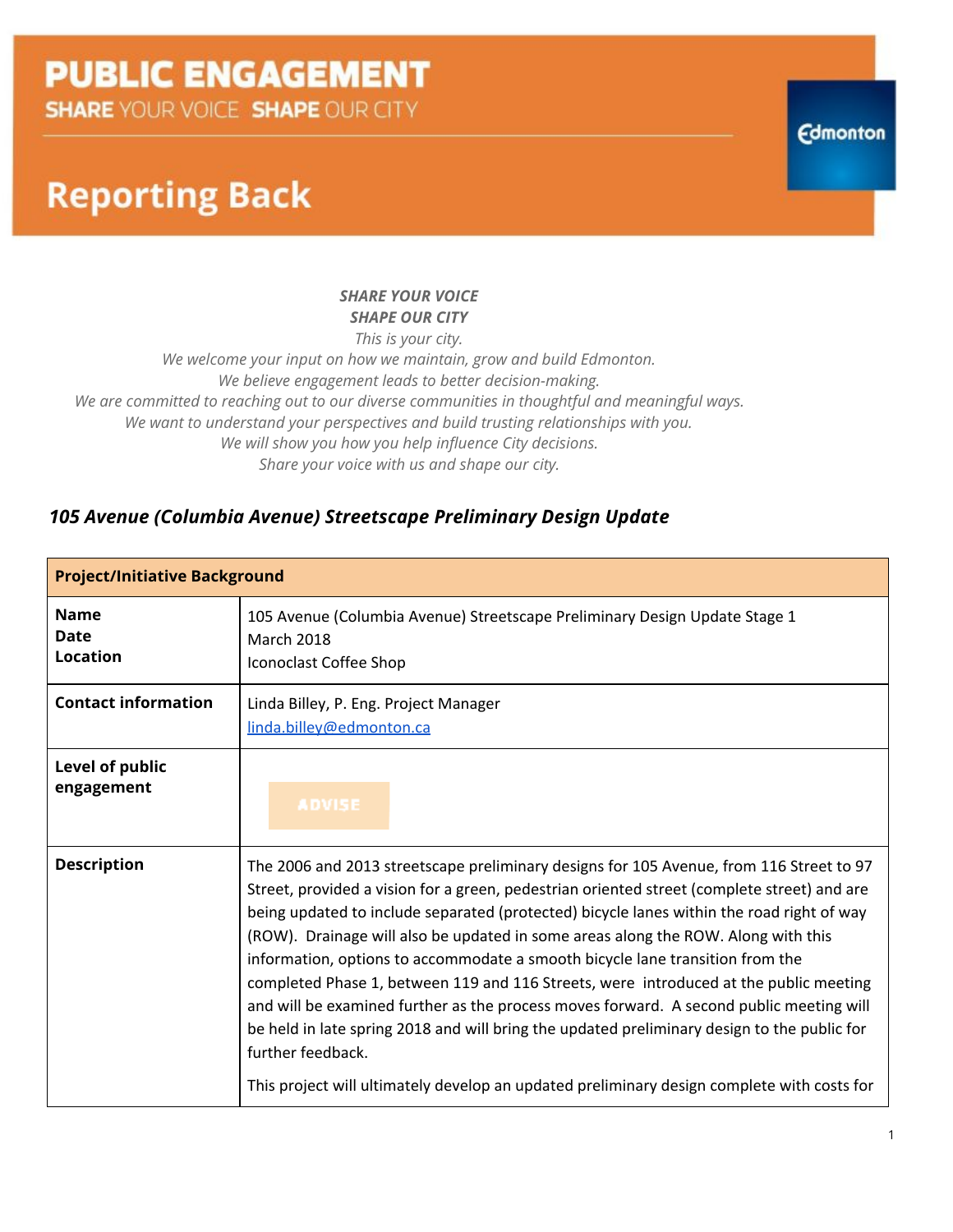**SHARE YOUR VOICE SHAPE OUR CITY** 

## **Reporting Back**

funding consideration by Council in 2018.

### **SUMMARY**

A public meeting, with 72 attendees, was held at Iconoclast Coffee Shop from 4:00 to 8:00 PM on February 13, 2018. Feedback was collected from the public through a comment form that was available at the event, and online for two weeks afterwards. 89 comment forms were received. Comments provided on display boards and maps at the event were also recorded.

The main themes of feedback on the project were:

**Protected bicycle lanes:** The temporary bicycle lanes currently in place are generally well received, however there is conflict and confusion between pedestrians and cyclists, and cyclists and vehicles at crossings, creating unsafe conditions. Bicycle lanes on the south side of 105 Avenue were considered safer due to fewer crossing conflicts. There were transition issues between the two way bicycle lanes east of 116 Street and the one way bicycle lanes west of 116 Street. Many felt the bicycle lanes were not used very much by cyclists. Snow removal is considered a maintenance issue and it was identified as a concern that snow removal on the roadway was much later than the bicycle lanes. Separation of pedestrians, cyclists, and vehicles was preferred.

**Future bicycle lanes and traffic flow:** 62% supported Option A – 2 way traffic with 2 one way bike lanes. 9% were neutral. 29% supported Option B – 2 way bike lane, 1 way traffic, 1 lane parking. Comments received discussed traffic flow, rather than location of bicycle lanes, as the major consideration.



**Parking:** The support for no parking was balanced by comments for the retention of some parking along 105 Avenue. Comments supporting parking referred to businesses and residences along 105 Avenue. Restricted parking times were proposed. Support varied between land uses and neighbourhoods.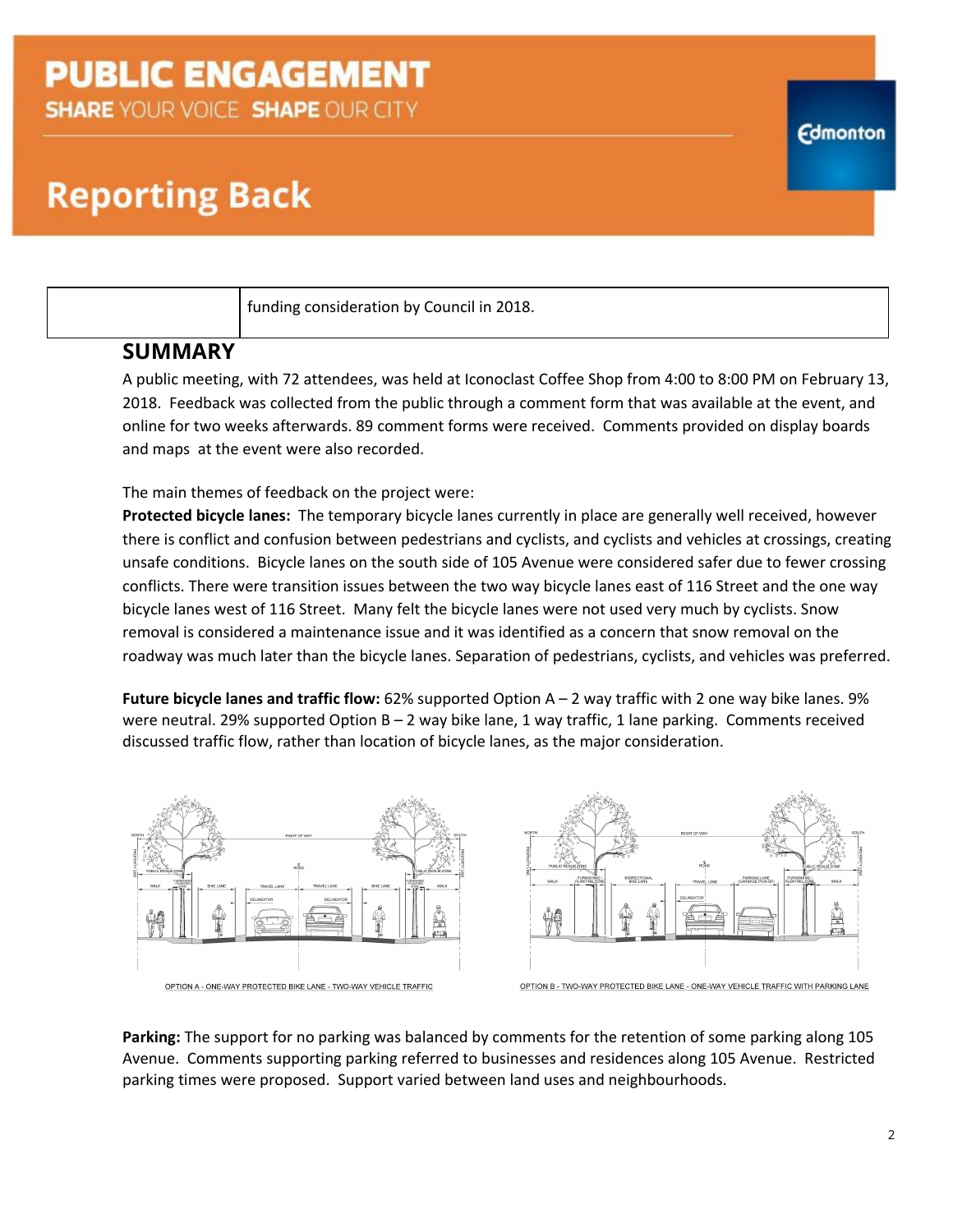**SHARE YOUR VOICE SHAPE OUR CITY** 

### **Reporting Back**

**Parks:** The 108 Street park was balanced between support and non-support with some concerns regarding the closing of 108 Street and reducing connectivity and impacting businesses. The 112 - 113 Street park was balanced between support and non-support. Blocked traffic flow and reduced connectivity along 105 Avenue, which would impact businesses, were of major concern. Both parks were thought to potentially provide locations for inappropriate behaviour. Clarity for how bicycles would be separated from pedestrians within the parks was requested.

**Street furniture:** The street furniture installed along 105 Avenue, between 119 and 116 Streets, was largely supported with suggestions for placement and upgrades. Maintenance of furniture is considered an issue.

**Wayfinding:** Wayfinding was generally supported with suggestions for upgrades as well as mapping that showed connections to the downtown and other pedestrian and cyclists routes.

Note: there was support and non support for all topics. All public feedback will be considered by the project team, as the project moves forward.

### **WHAT WAS DONE**

This project was started in late 2017 and the following engagement activities have been undertaken:

#### **January and February 2018 - Stakeholder meetings**

Nine stakeholder groups, as identified by the Project Team, were contacted. Eight were met with to discuss the project. Topics discussed included project history, needs, desires and concerns of stakeholder groups, current project goals including: separated bicycle lanes, drainage and services, and the update of the 2006 and 2013 preliminary streetscape designs. Where relevant, discussions were held about stakeholder projects adjacent to 105 Avenue.

#### **February 13, 2018 - Public meeting**

A public meeting, at the ADVISE level of the City of Edmonton public engagement spectrum, was held at Iconoclast Coffee Shop from 4 to 8 pm and had 72 attendees. Display boards, a video of the 2013 preliminary design, project area maps, and staff were all part of the information sharing. Questions were encouraged and answered.

The key consultation question provided two options for traffic movement and bicycle lanes on 105 Avenue, between 119 and 105 Street, with the respondents identifying which was more important to them. A second key question asked for information on opportunities and issues with the temporary bicycle lanes installed on 105 Avenue for consideration in the development of permanent protected bicycle lanes. Validation of furniture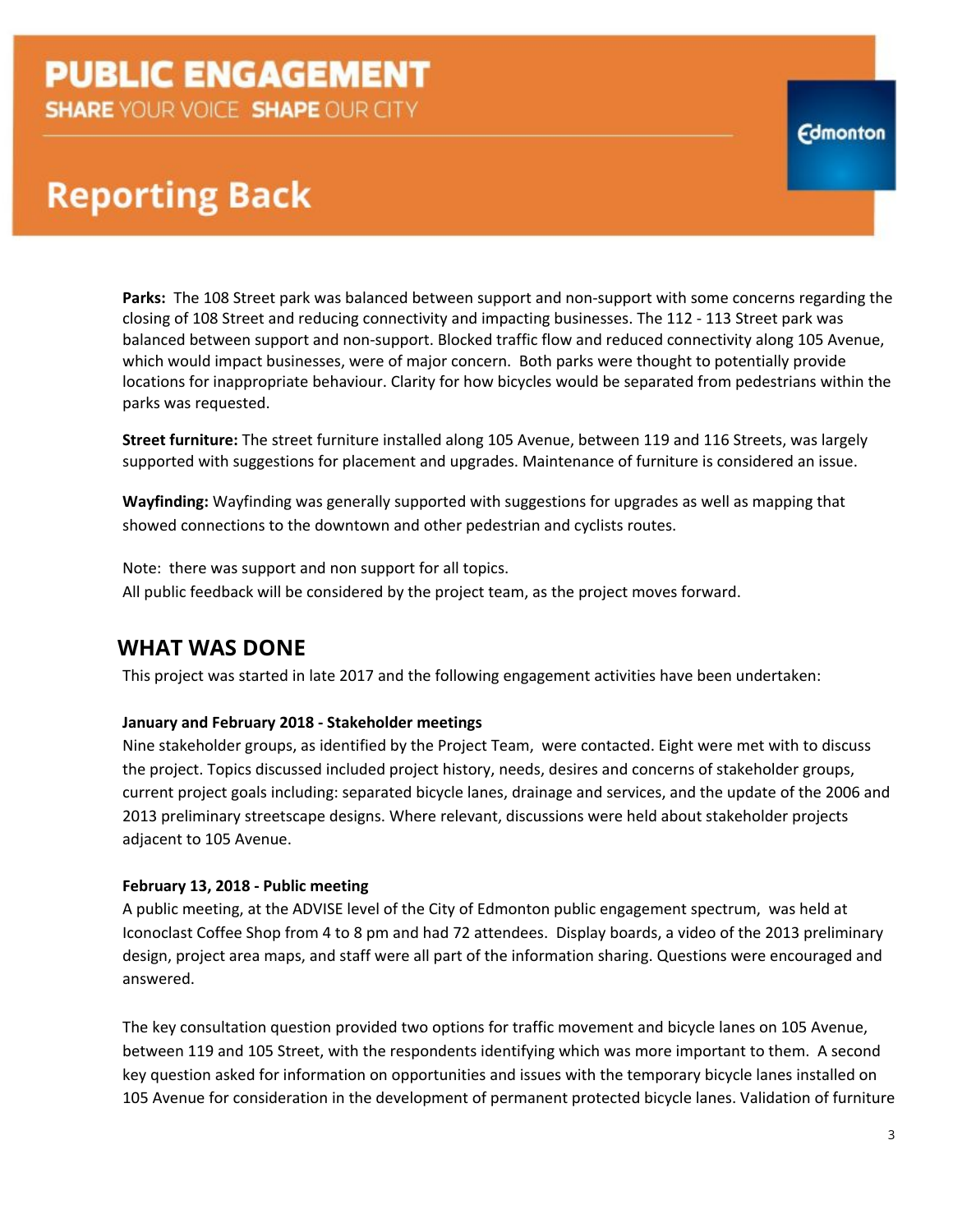### **Reporting Back**

and wayfinding (signage) between 116 and 119 Streets and the current preliminary park designs was also requested.

Feedback was collected from the public through a comment form that was available at the event, and online for two weeks afterwards, and from comments provided on the display boards and maps at the event. The project team received 89 comment forms: 21 at the public meeting, 67 online, and one emailed to the project manager. Three emails, including one with a comment form, were also received after the public meeting.

The public meeting was promoted through non-addressed postcards distributed throughout the project area, posters distributed to interested businesses in the area, emailed invitations to identified stakeholders, newspaper advertisements in Metro and the Journal, and through community leagues and business associations.

### **RESULTS AND FINDINGS**

The following summarizes the comment form results:

#### **Q1. Do you live, work, study or play on 105 Avenue between 119 Street and 97 Street?** (89 responses)

- 83% live, work, study or play on 105 Avenue between 119 Street and 97 Street. Of these:
	- o 41% of these live on 105 Avenue between 119 Street and 97 Street
	- o 60% work on 105 Avenue between 119 Street and 97 Street
	- o 7% study on 105 Avenue between 119 Street and 97 Street
	- o 67% play (dine, shop, visit friends, etc.) on 105 Avenue between 119 Street and 97 Street *Note: more than one activity could be selected.*

### **Q2.Were you involved in the 105 Avenue Streetscape project during the 2006 and/or 2013 preliminary design process?** (89 responses)

26% were involved in the 105 Avenue Streetscape project during the 2006 and/or 2013 preliminary design process. Of these:

- o 35% were involved in the **2006** preliminary design process
- o 78% were involved in the **2013** preliminary design process *Note: more than one process could be selected.*

#### **Q3. Temporary separate bicycle lanes were added to 105 Avenue from 116 to 101 Street in 2017. Have you used 105 Avenue since they were installed?** (89 responses)

84% have used 105 Avenue since the bicycle lanes were installed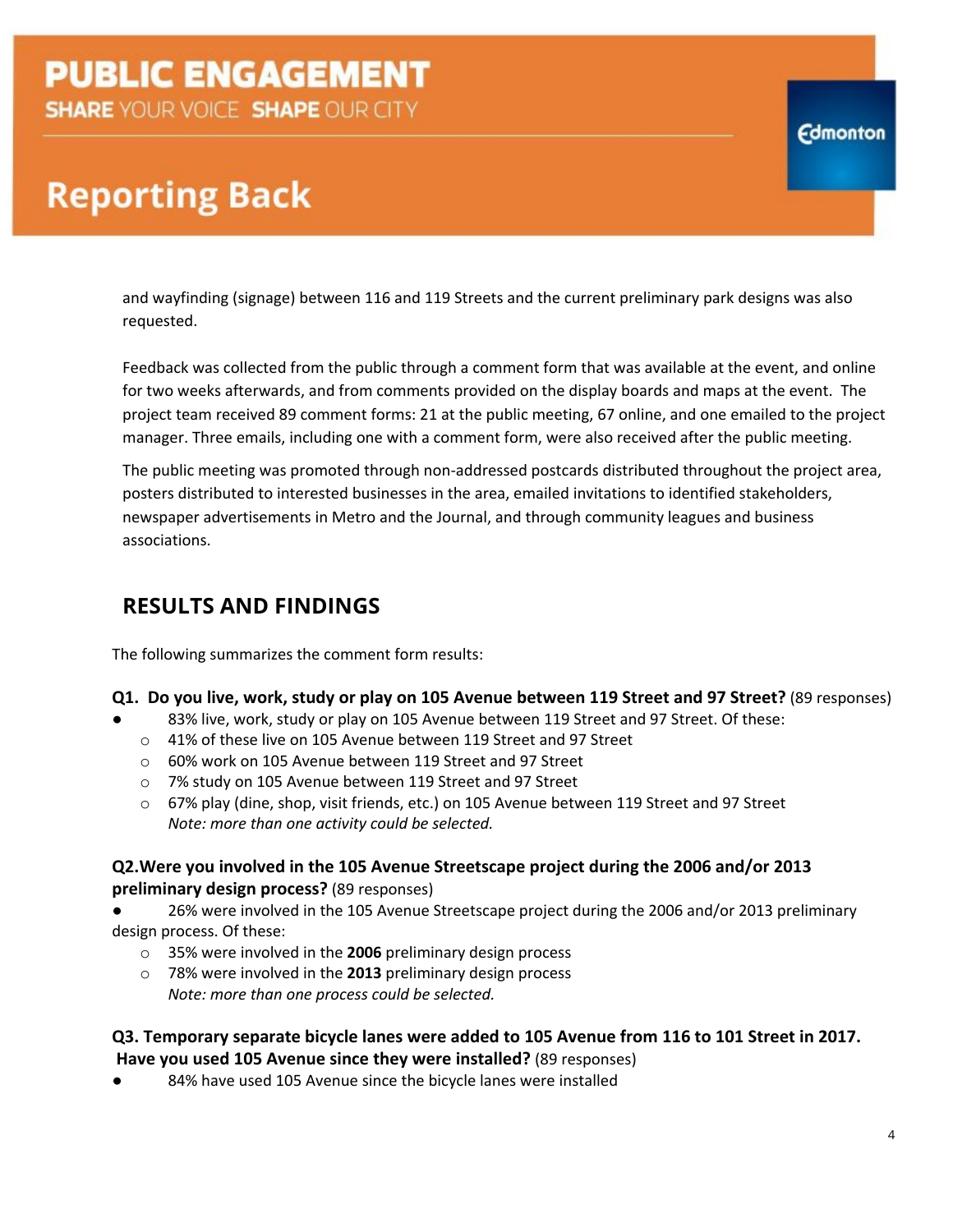**SHARE YOUR VOICE SHAPE OUR CITY** 

### **Reporting Back**

The following summarizes comments received about issues, conflicts and/or opportunities for improvements for the 105 Avenue bicycle lanes that the City should be aware of. Comments are summarized by theme. Some responses contained more than one idea.

#### **Access and Safety:**

- Accidental use of bicycle lanes by vehicles drivers confused by what part of the road is used by bikes versus vehicles and often enter the bicycle lanes
- Difficulty for drivers to understand accesses into properties, lanes, etc.
- Vehicles crossing bicycle lanes to access alleys and properties is dangerous crossings should be minimized. The south side of 105 Avenue has less crossings and conflicts
- Provide access to some parking areas via lanes
- Consider Alberta Traffic regulations re: crossing of lanes, etc.
- Conflicts between pedestrians and cyclists on shared bicycle lane
- Parked cars reduce sight lines for bicycles and vehicles
- Signage is too high for easy visibility
- There are too many signs
- The road is now too narrow for traffic
- Vehicle traffic speed should be reduced to 40 km for safety
- Cyclists do not obey traffic rules who will enforce?
- Lack of lighting for cyclists and pedestrians
- Turn 105 and 106 Avenues into one way streets to reduce conflicts with bicycles
- Slowing traffic would be more effective than separating bicycles and vehicles
- Blind corner at 121 Street shared use path connects at Dots needs to be remedied

#### **Bicycle Lane Use**

- Bicycle lanes have a low level of use and are not necessary due to low use
- Bicycle lanes reduce parking and take up too much room from traffic
- Develop a permanent shared path system rather than separate bicycle lanes
- More pedestrians are using the lanes than bicycles
- Can they be used as a skating sidewalk in winter? (due to low bicycle use in winter)
- Most bikes use the street separate lanes are not needed
- Cyclists are going too fast
- Other bicycle routes are used more than 105 Avenue as they are shorter
- Support for bicycle lanes
- No support for bicycle lanes

#### **Bicycle Lane Transition and Location:**

The transition from bicycle lanes west of 116 Street to those east of 116 Street is awkward and dangerous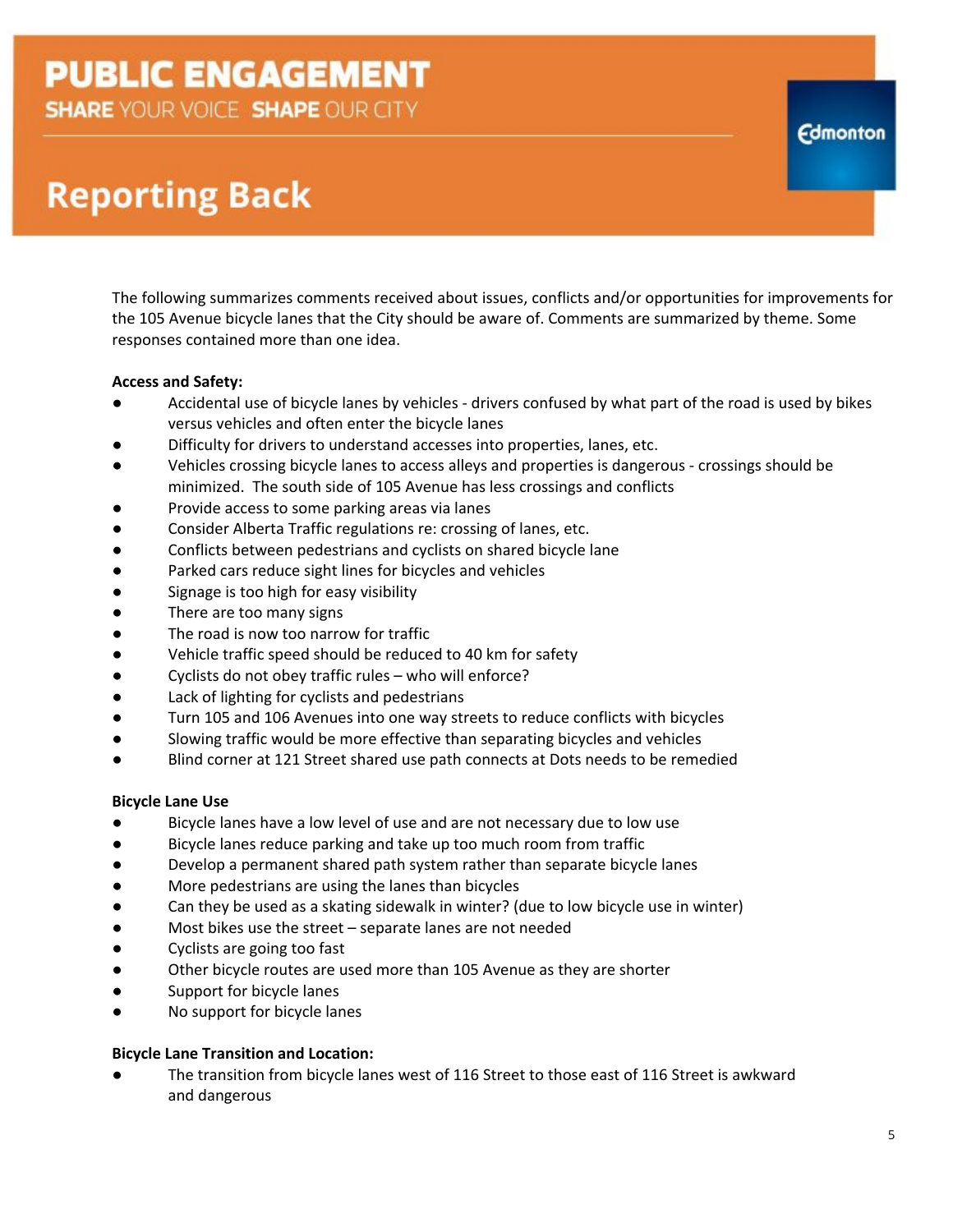**SHARE YOUR VOICE SHAPE OUR CITY** 

## **Reporting Back**

- Bicycle lanes should be on the south side of 105 Avenue due to less conflicts
- Bicycle lanes should be on both sides of 105

#### **Maintenance**:

- Snow clearing reduces traffic lanes, with storage between bicycle lane and traffic lanes, and compromises traffic flow
- Construction leaves debris on roads and bicycle lane

### **Parking**

- Parking should be restricted by time (ranging from 1 to 2 hours)
- Parking is needed and should not be reduced
- Lack of parking contributes to illegal parking activities
- Painted lines for parking spaces is required
- Parking is limited for residents
- Parking should be reduced by charging for it or removing all together

### **Pedestrian Needs**

- Provide separate pedestrian zone (sidewalks) –not shared use paths
- Shared use lanes have been good they provide a safe place for pedestrians along 105 Avenue
- Conflicts between pedestrians and cyclists on shared bicycle lane
- Develop a permanent shared use path system rather than separate sidewalks and bicycle lanes
- Consistent sidewalks along 105 Avenue are required spend money on this
- More visible crosswalks are required

#### **Planning**

- Transportation guidelines do not work on a narrow street
- Planning between 116 and 119 was inadequate and poorly executed
- Traffic counts are needed to see how many vehicles are on 105 Avenue and how they move in the area before continuing with the design
- Purchase land along ROW to provide more space for all planned activities
- Temporary design needs to be refined 'clunky'

### **Signage and Wayfinding**

- Signs are too high along 105 Avenue
- Yield sign for bicycles required at Dots and 119 Street
- Wayfinding on 104 or 103 Street would be helpful
- Pedestrian crossing sign at 113 Street and 105 needed sight lines are limited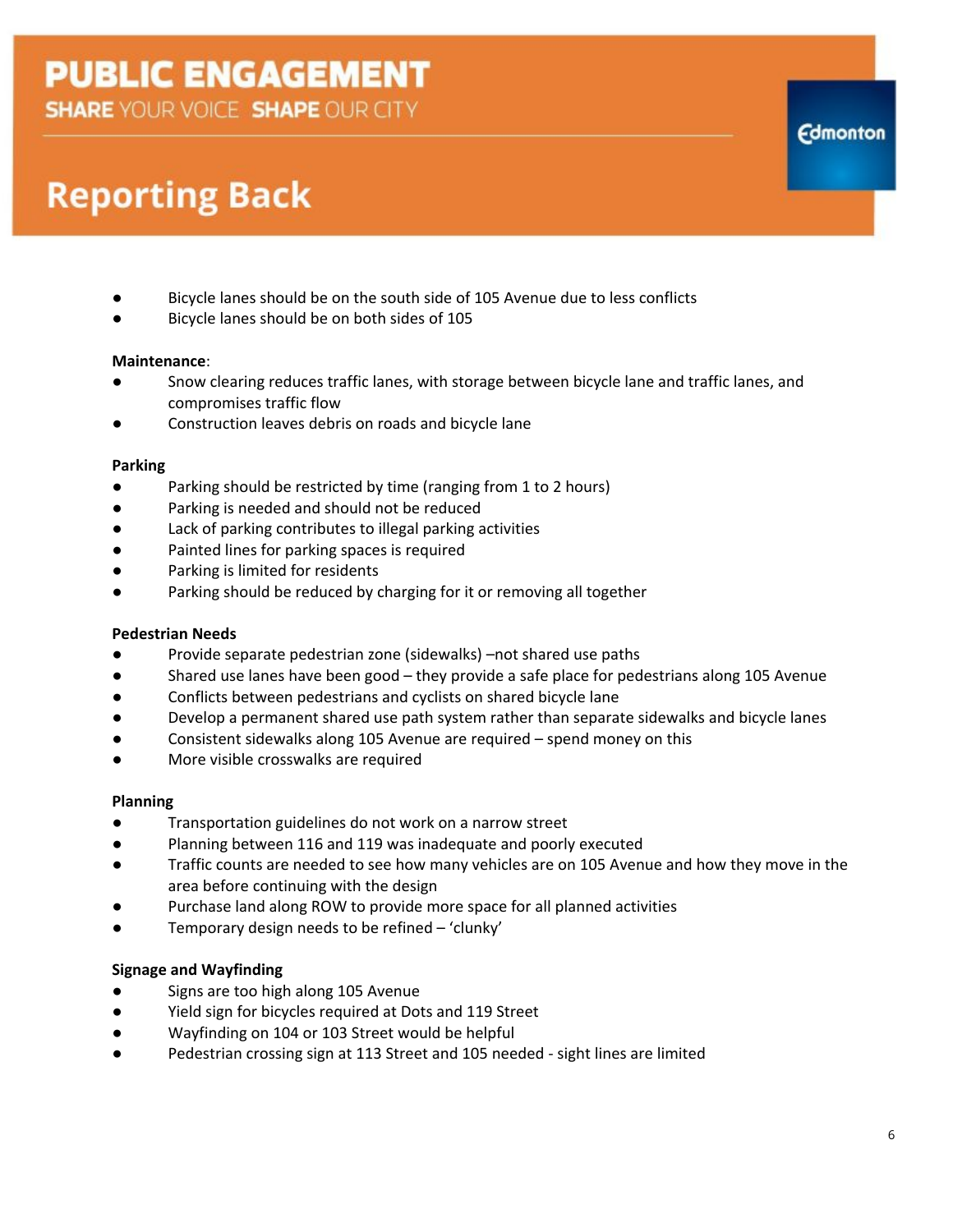**SHARE YOUR VOICE SHAPE OUR CITY** 

### **Reporting Back**

#### **Traffic**

- One way traffic is not acceptable
- Traffic is congested at 108/109 Street and 105 Avenue
- Turn 105 and 106 Avenues into one way streets to reduce conflicts with bicycles

#### **Other**

- Issues with inappropriate behaviour
- Use an indigenous name rather than Columbia
- Lack of consultation with businesses

**Q4. There are two options for traffic movement and bicycle lanes on 105 Avenue, between 119 and 105 Street. Please identify which is more important to you. Neutral means that you have no preference. Note: Typical cross sections are subject to change and may vary dependent on the location along 105 Avenue.** (89 responses)

- 62% supported Option A 2 way traffic with 2 one way bike lanes, no parking
- 9% were neutral
- 29% supported Option B 2 way bike lane, 1 way traffic, 1 lane parking





OPTION B - TWO-WAY PROTECTED BIKE LANE - ONE-WAY VEHICLE TRAFFIC WITH PARKING LANE

#### **Q5. 112 Street to 113 Park. This park is a plaza placed on 105 Avenue and was designed in 2013. Cyclists will be able to move through this park. Please provide any comments**. (57 responses)

Comments are summarized by theme. Some responses contained more than one idea.

#### **Issues with the park**

Blocks though traffic and reduces connectivity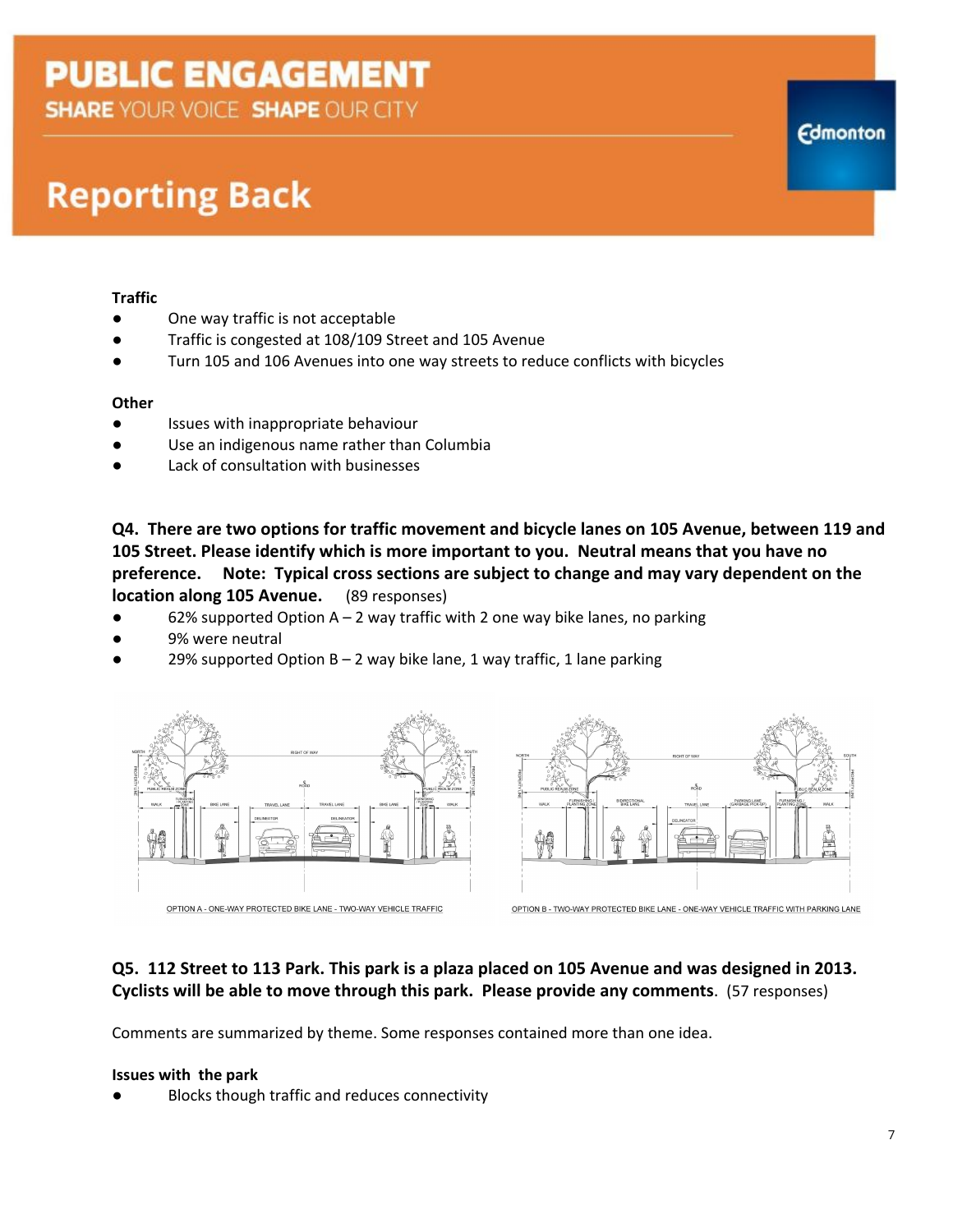**SHARE YOUR VOICE SHAPE OUR CITY** 

### **Reporting Back**

- Causes confusion
- Impacts businesses
- Will increase inappropriate behaviour (crime, homelessness, drinking, drugs, etc.)
- Will cause confusion between vehicles, pedestrians and cyclists
- Merges pedestrians and cyclists in an unsafe manner
- Limits other development this is not only a residential street
- Will cause congestion and impact traffic flow in neighbourhood
- Will cause heavier traffic on other roads, including 104, 106 and 107 Avenues
- Will cause issues similar to that in the Quarters provide access for all vehicles
- Parks should not have cyclists going through
- This area needs an actual park not one in the road
- Will reduce taxes collected as businesses leave due to restricted access
- Should be used for parking
- Will impact deliveries to businesses

#### **Opportunities with park**

- Will reduce short cutting
- Will be a great gathering place
- Will provide much needed park space
- Support :Great idea/Love it/Looks good/Much needed

#### **Design Considerations**

- Raise crosswalks at each end to 'flag' drivers that there is a change
- Use traffic calming
- Use appropriate materials (not slippery when wet)
- Provide clear, well marked signage for all
- Bicycle lanes should be distinct and obvious
- Provide seating
- Accommodate emergency vehicles
- Provide a different surface for cyclists to demarcate the lane
- Needs to be greener concrete is not inviting
- Tree maintenance is critical for the success of the park
- Do not over design like MacEwan LRT area
- Use indigenous plant species and berries

#### **Planning**

- Poor interpretation of main street guidelines
- Intent of park is not clear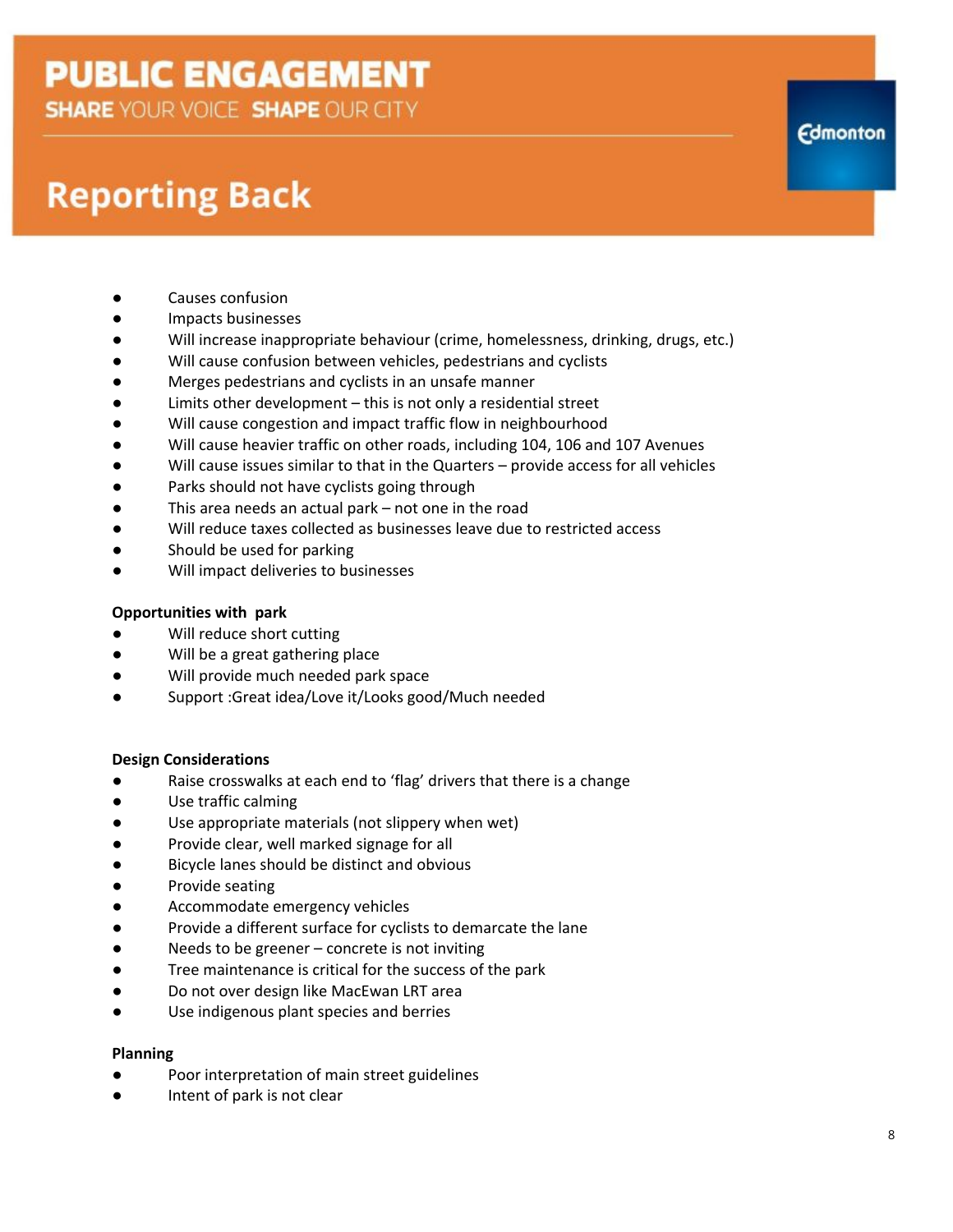**SHARE YOUR VOICE SHAPE OUR CITY** 

### **Reporting Back**

#### **Q6. 108 Street Park. This park will be developed on a piece of land made available by closing a portion of 108 Street. Access to adjacent buildings will be maintained. This was designed in 2006. Please provide any comments.**  (47 responses)

Comments are summarized by theme. Some responses contained more than one idea.

#### **Design**

- It should look like cars are crossing bicycle and pedestrian spaces not vice versa
- Play features for use by local daycares would be good
- Should be clear bike route on 108 Street
- Use soil cells for tree planting
- Introduce a 'road diet' to reduce crossings for pedestrians and cyclists
- Turning radii should be provided for large vehicles
- Furnishings should not permit inappropriate behaviour (sleeping, etc.)
- This plan is outdated (11 years old) and needs to reflect the neighbourhood today

#### **Issues**

- Closing 108 will reduce opportunities for a variety of development
- Will be disastrous for businesses put where there is residential (i.e. between 106 and 107 Avenues)
- May provide opportunities for inappropriate behaviour
- This is more hard surfaces (sidewalks) not a park
- Will cut off traffic flow and diminish the usefulness of the street
- Unnecessary and a waste of money
- Inappropriate location
- Parking in the area will be reduced

#### **Opportunities**

- Will be well used by students and residents
- Great placemaking opportunity
- Makes a confusing intersection understandable
- Keeps 105 Avenue pedestrian friendly
- Provides much needed green space for community
- Will increase bicycle safety

#### **Other**

Maintenance will be important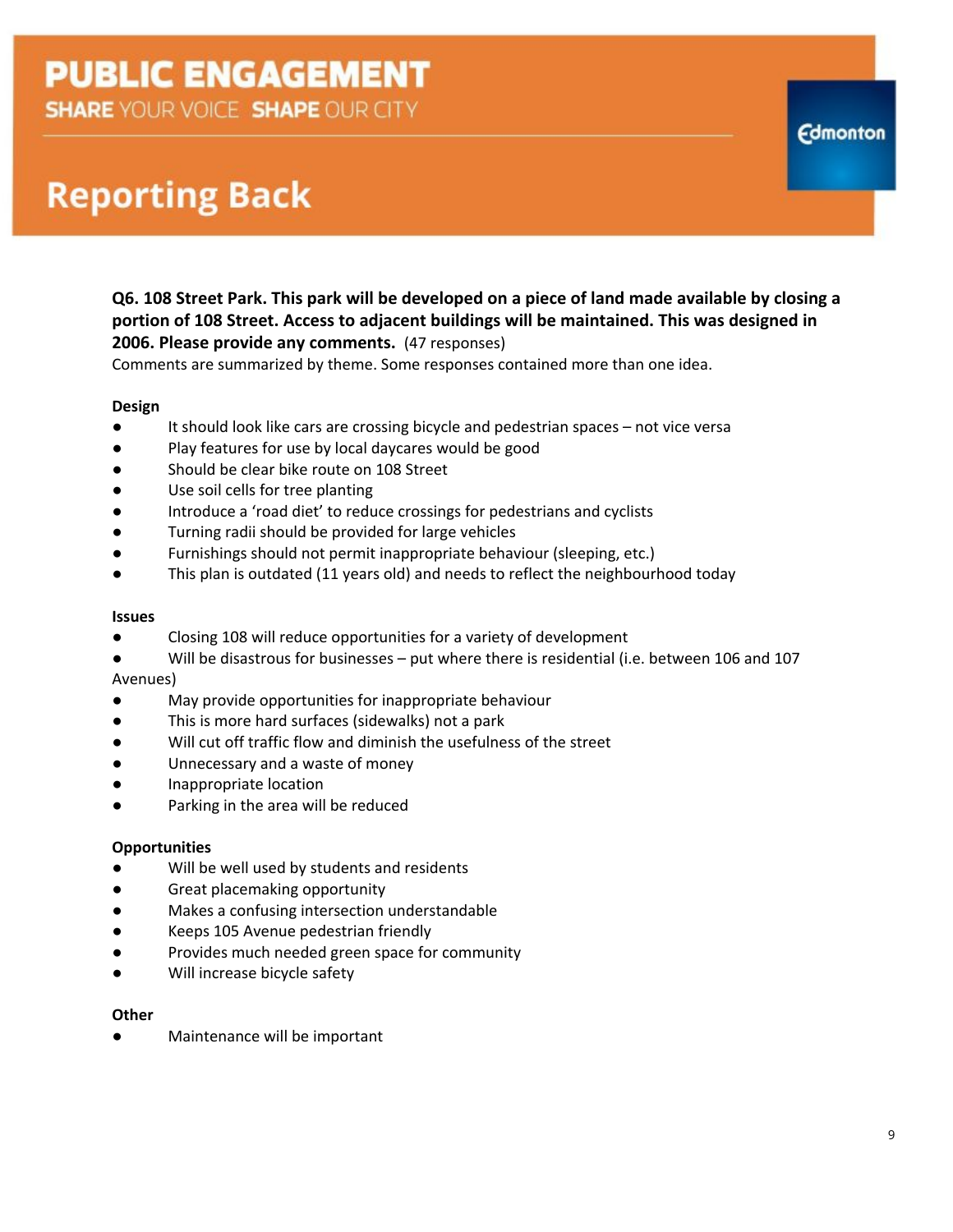**SHARE YOUR VOICE SHAPE OUR CITY** 

## **Reporting Back**

**Q7. 105 Avenue (Columbia Avenue) streetscape from 119 to 116 Street was constructed in 2016. The type of material and furniture placed from 119 Street to 116 Street will be used on the rest of 105 Avenue. Are you familiar with the site furniture (benches, waste receptacles, etc.) and where they are placed?** (89 responses)<br>● 23% were familiar with the site furniture het

73% were familiar with the site furniture between 119 and 116 Streets. Of these: o 69% have no issues with the way this furniture was placed along 105 Avenue

Comments about how the streetscape between 119 to 116 Streets could be improved are summarized by theme. Some responses contained more than one idea.

#### **Bicycle lanes and sidewalks**

Keep paths/lanes direct and straight with no obstructions

#### **Furniture Issues:**

- Furniture rarely gets used  $-$  adjacent uses do not support furniture
- Benches facing each other are too close for comfortable seating
- Bollards are poorly placed and have been damaged many times
- Seating invites inappropriate behaviour (i.e. sleeping)
- Not enough garbage cans need recycling bins
- Features on 116 Street obstruct sight lines
- Replace concrete and furniture with grass
- Furniture makes no sense who will sit there?

#### **Furniture Opportunities:**

- Add more bicycle racks
- Need more planting
- Add more seats
- Angle benches rather than place perpendicular to road

#### **Maintenance**

- Snow removal is difficult with all the furniture
- Furniture is dirty not inviting to use
- Plants are poorly maintained

#### **Other**

- A waste of money
- Not enough parking on street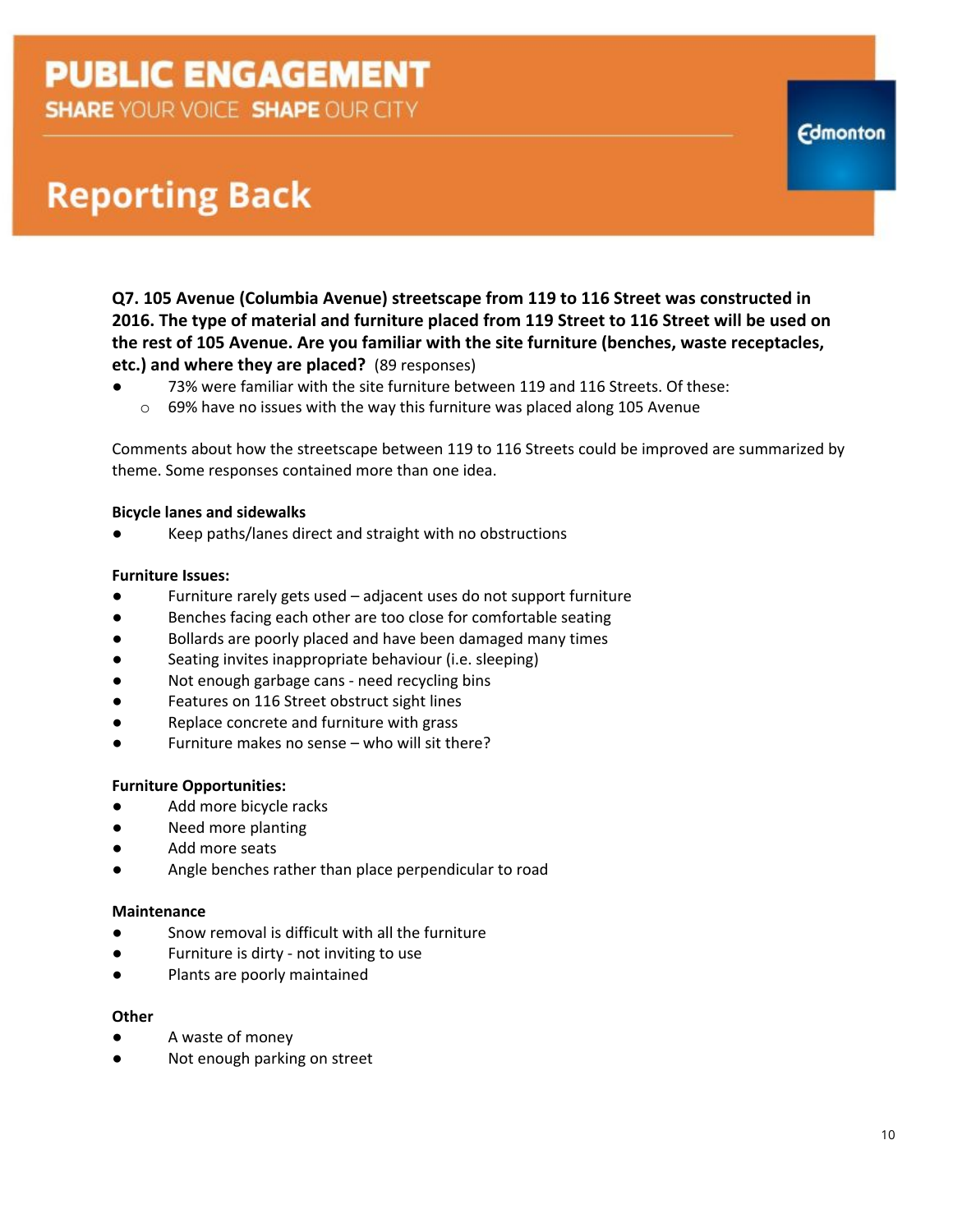**SHARE YOUR VOICE SHAPE OUR CITY** 

### **Reporting Back**

#### **Q8. Is the wayfinding signage (street signs, feature signs) between 119 and 116 Streets providing the information you need?** (89 responses)

70% indicated that the wayfinding provided the information needed

Comments about how wayfinding could be improved are summarized by theme. Some comments received contained more than one idea.

#### **Signage**

- Add bicycle network maps near bicycle lanes
- No need for fancy signs
- Add downtown features and access mapping
- Use City of Edmonton pedestrian wayfinding standards
- Branding needs to reflect this area is part of downtown
- Needs to respond to land uses
- When will feature sign be lit (corner of 116 Street and 105 Avenue)?

#### **Visibility**

- Traffic signs (i.e. no parking) too high and not easily seen
- Some signage too low and snow covers up information
- Larger fonts required for visually impaired
- Too many Columbia Avenue signs everyone calls it 105 Avenue

#### **Maintenance**

Poor sidewalk and road maintenance in winter

#### **Other**

- Leave 116 to 119 as is. No more construction wanted. Enough changes have occurred
- Reduction in business with new streetscape and lack of parking
- No one way traffic wanted
- Sidewalk needed on north side of 105 Avenue only
- More parking required
- Renaming of 105 Avenue not needed
- Information and consultation was not clear about what is happening between 116 and 119 Street.
- Bike lanes do not conform to universally understood bike lane use and affects safety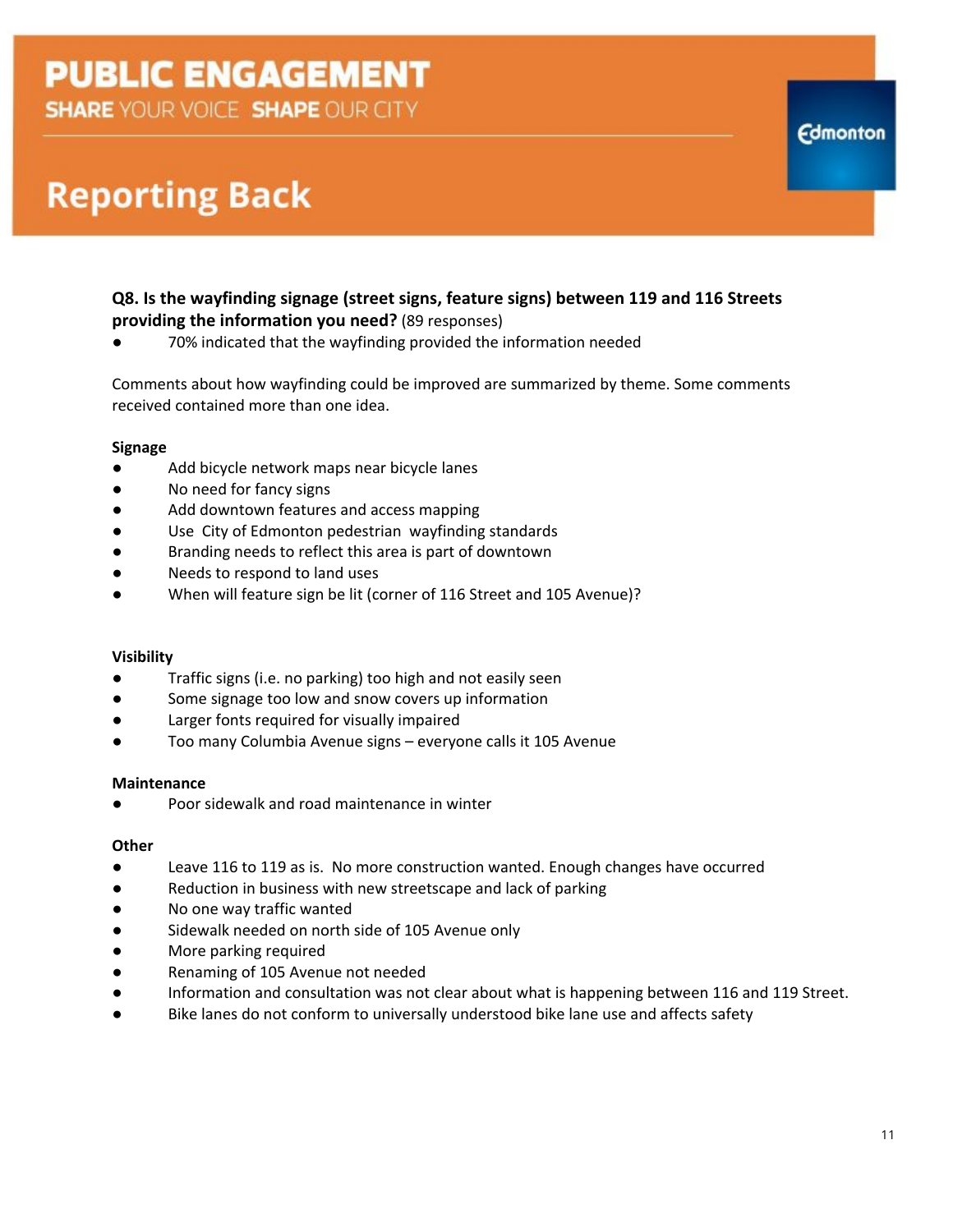**SHARE YOUR VOICE SHAPE OUR CITY** 

### **Reporting Back**

### **Your Public Engagement Experience:**

Please help us prepare for future meetings by answering the following:

**Did you attend the public engagement session at Iconoclast Coffee Shop on February 13th, 2018?** (89 responses)

- 37% who completed the survey attended the public engagement session
- 63% who completed the survey did not attend the public engagement session

The following summarizes the findings about the engagement event at Iconoclast Coffee Shop:

#### **Q1. What did you like the most about this public engagement event at the Iconoclast Coffee**

**Shop?** (33 responses)

- Location space and food and use of local business
- Information provided options, well displayed
- Welcoming and involved staff who educated and discussed the project
- Opportunity to provide verbal and written feedback (i.e. stickies)
- Received notification by email

#### **Other**

- Presentation needed
- No information on Main Street principles and what other City departments were consulted

#### **Q2. Comments?** (12 responses)

- Great location, venue and food
- Provide better signage to find venue
- Select a venue with more parking
- Provide more event dates to meet public needs
- Sufficient advance notice was provided so attendance was possible
- Consider live stream video presentations or Q&A sessions
- Consider all users not just residents
- The remainder of 105 Avenue should be the same as between the current  $116 119$ Streets design
- Have a meeting with business, residents and property owners only to gain a good understanding of traffic issues
- Ask for comments on the usefulness of the design and provide information about guidelines, transportation priorities, etc.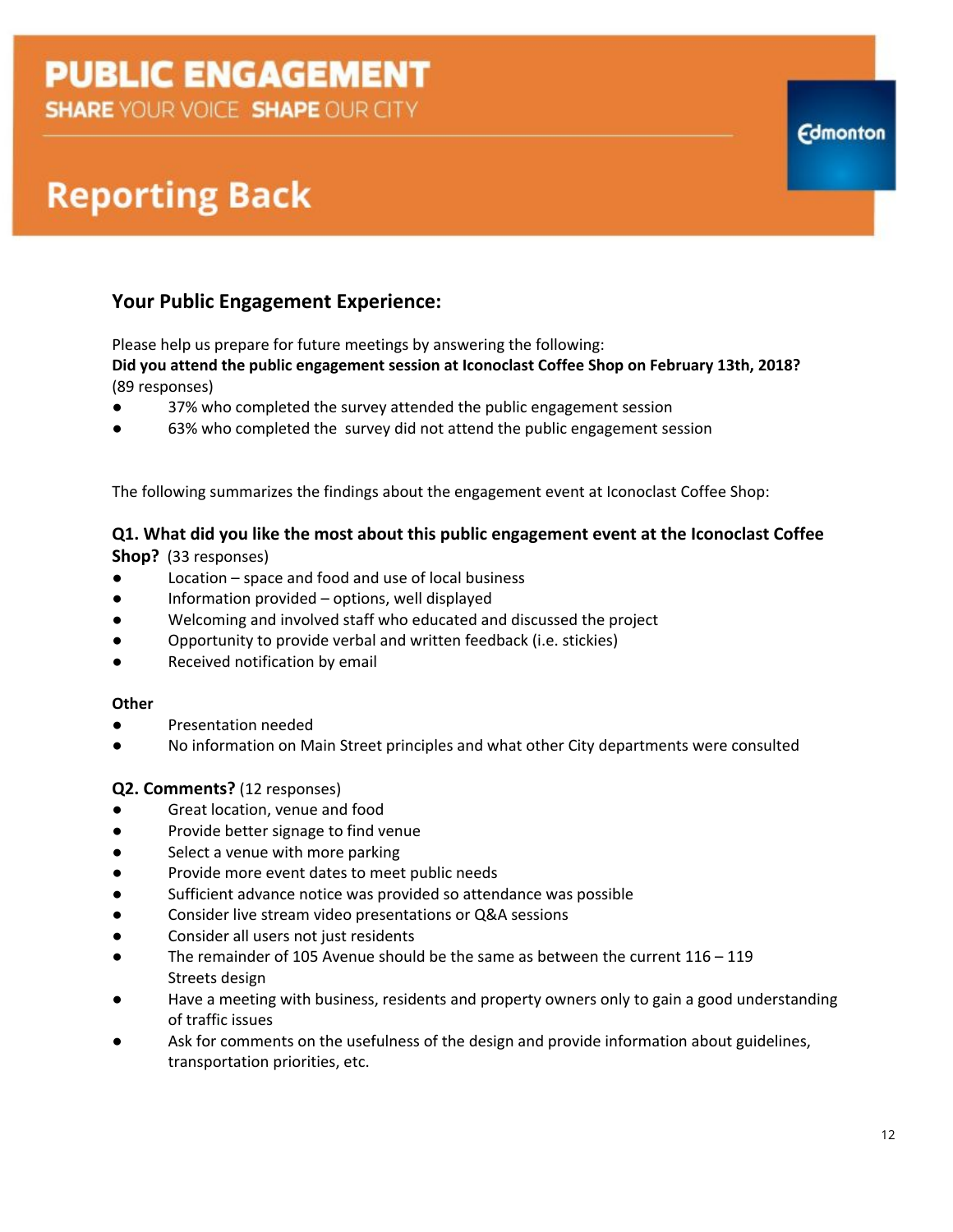**SHARE YOUR VOICE SHAPE OUR CITY** 

### **Reporting Back**

#### **Q3. How did you find out about this public engagement event?** (33 responses)

- Addressed Letter: 12%
- Post card in the mail: 21%
- Newspaper advertisement: 6%
- Community League: 18%
- Social Media: 15%
- City website: 3%
- Friend/colleague/word-of-mouth: 21%
- Other: 33%
	- o Email
	- o Email from North Edge Business Association
	- o Info at Iconoclast Coffee Shop
	- o City newsletter

#### **Q4. How would you prefer to hear about future events?** (27 responses)

More than one option was received in some responses.

- Mail: 44%
- Email: 37%
- Community Leagues: 15%
- Media (newspapers, etc.): 7%
- Handouts: 4%
- Word of Mouth: 4%
- Other organizations/associations: 4%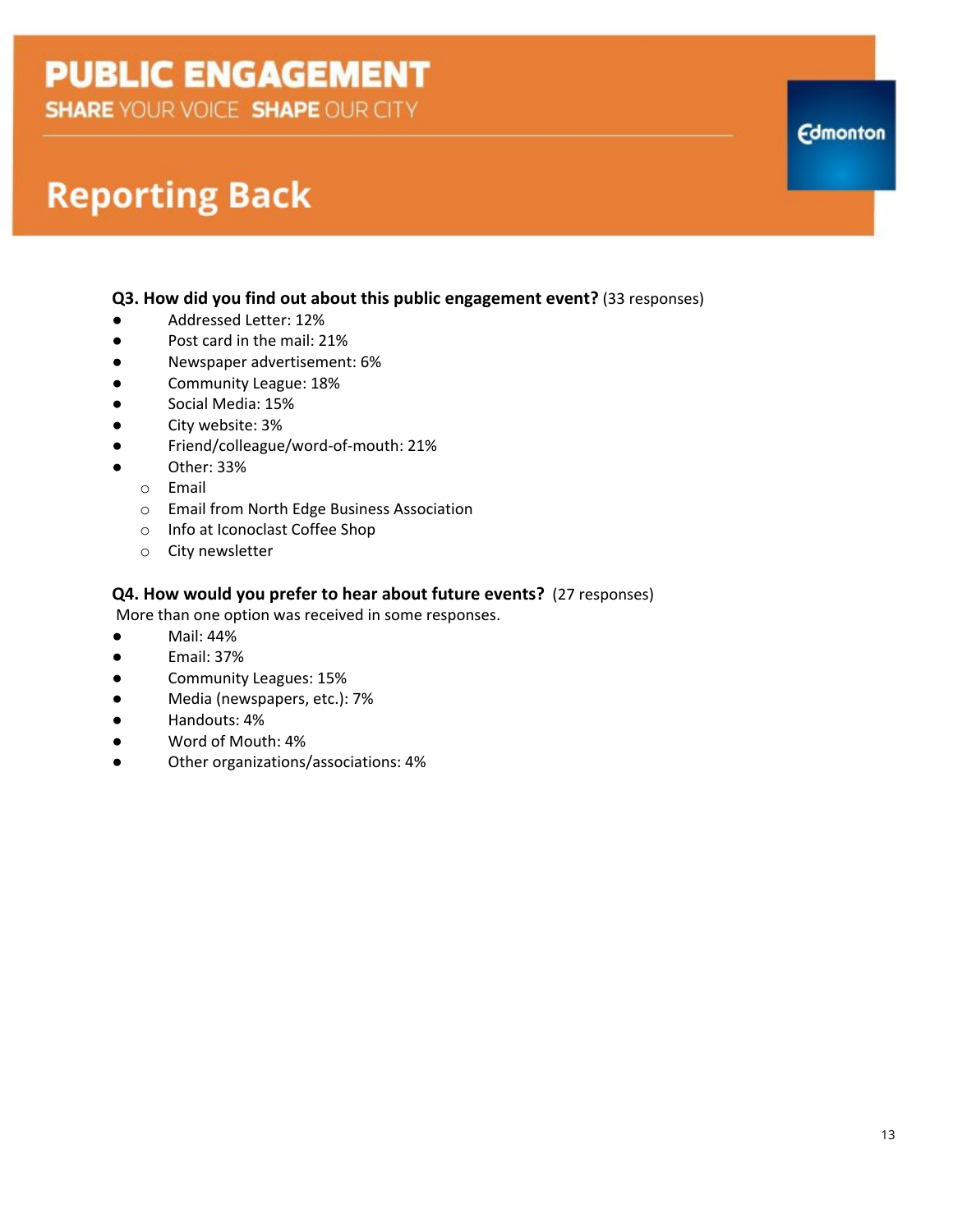**Reporting Back** 

**Q5. Please rate the statements below from Strongly Agree to Strongly Disagree. Please do your best to select one category for each statement.** (33 responses)

|                                                                                            | Strongly<br>agree | Somewhat<br>agree | Neither<br>agree nor<br>disagree | Somewhat<br>disagree | Strongly<br>disagree | <b>No</b><br>Opinion |
|--------------------------------------------------------------------------------------------|-------------------|-------------------|----------------------------------|----------------------|----------------------|----------------------|
| The purpose of this activity<br>was clearly explained.                                     | 27%               | 36%               | 12%                              | 6%                   | 9%                   | 9%                   |
| I understand how the input<br>from this activity will be used.                             | 24%               | 33%               | 15%                              | 9%                   | 9%                   | 9%                   |
| I had enough information to<br>contribute to the topic being<br>discussed.                 | 33%               | 24%               | 12%                              | 12%                  | 9%                   | 9%                   |
| I felt respected during the<br>activity.                                                   | 48%               | 21%               | 12%                              | 3%                   | 6%                   | 9%                   |
| I felt safe during the activity.                                                           | 61%               | 12%               | 6%                               | 6%                   | 6%                   | 9%                   |
| I feel my views were heard<br>during the activity.                                         | 36%               | 21%               | 15%                              | 15%                  | 3%                   | 9%                   |
| I feel my input was adequately<br>captured and recorded during<br>the activity.            | 24%               | 24%               | 18%                              | 15%                  | 9%                   | 9%                   |
| I feel that the input provided<br>through this activity will be<br>considered by the City. | 9%                | 36%               | 21%                              | 12%                  | 12%                  | 9%                   |
| This activity was a good use of<br>my time.                                                | 27%               | 27%               | 30%                              | 0%                   | 6%                   | 9%                   |
| This activity was well<br>organized.                                                       | 24%               | 45%               | 9%                               | 6%                   | 6%                   | 9%                   |
| The display boards were easy<br>to understand and<br>informative.                          | 36%               | 30%               | 6%                               | 9%                   | 9%                   | 9%                   |
| The event set-up was<br>appropriate.                                                       | 42%               | 27%               | 9%                               | 0%                   | 9%                   | 12%                  |

14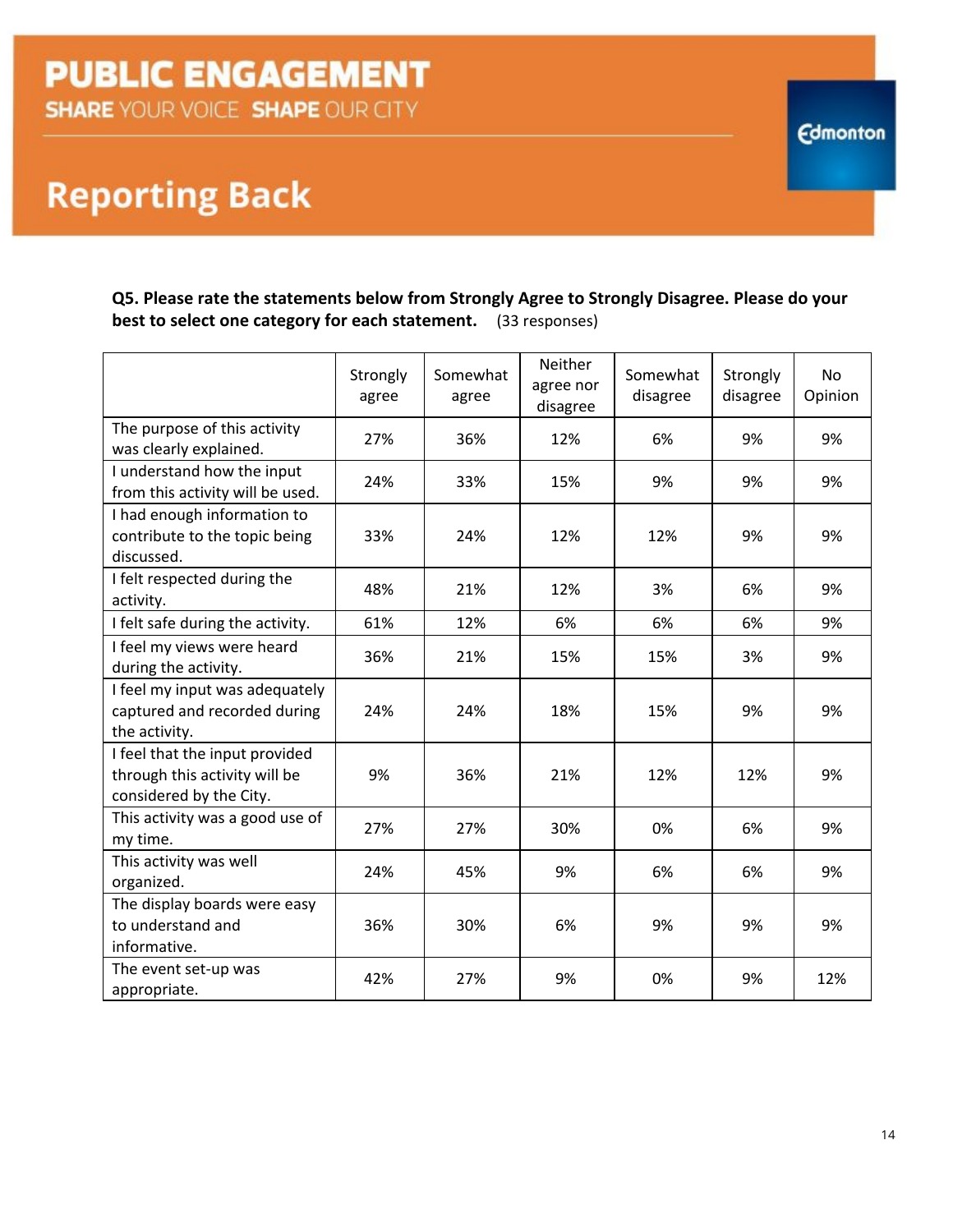**SHARE YOUR VOICE SHAPE OUR CITY** 

### **Reporting Back**

#### **Q6. We hope to serve you better. Please tell us how this experience can be improved.** (27 responses)

The following summarizes the comments received.

- Provide written descriptions of the options
- Register the participants and provide a written report to them
- Circulate internally to all affected departments
- Be flexible when areas under discussion do not fit guidelines
- Provide a presentation and Q&A
- Keep community leagues informed
- Select a warm venue
- Ensure enough space between displays
- Provide larger print on displays
- Consider safety of attendees some angry people were present
- Provide true engagement
- Provide a short survey with information that matches the webpage
- Educate the public to get good feedback
- Explain land uses/classes, guidelines, implications
- Use different paper for the displays hard to write on
- Don't buckle on parking or parks.1/2 ha park @ ATCO site.

### **Comments on Display Boards**

Comments are often location specific and are not summarized.

#### **Board: Timeline and Intent**

- **●** Speed is a concern currently
- **●** Parking is uncontrolled
- **Bike boxes are scary**
- **●** Sidewalks desperately needed to be built 109 Street and 116 Street on 105 Avenue

#### **Board: Existing Conditions – 116 Street to 97 Street**

The dream would be more trees to separate traffic and pedestrians

#### **Board: Bike Network and Trails**

- Bike lane transition from south to north 105 @ 116 needs improvement
- This is bonkers. Bike network shouldn't be on 104 keep it on 105
- This needs a re-think. Please try to include separate bike lanes
- This area not useful. 105 is better even as-is
- Only issue w/ one way is that it is almost impossible for cyclists to pass each other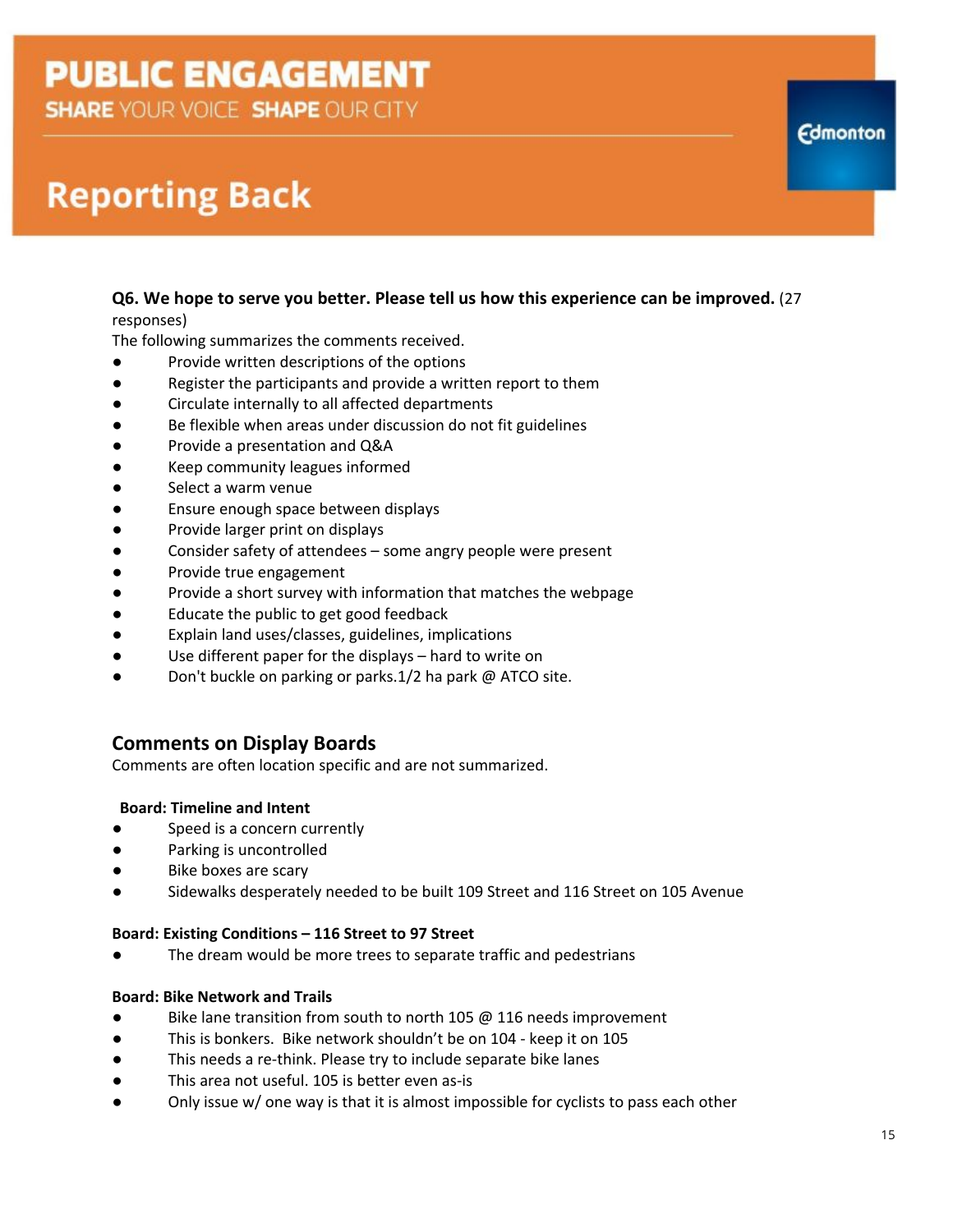**SHARE YOUR VOICE SHAPE OUR CITY** 

## **Reporting Back**

- Must be protected one-way bike lane in each direction in concept with the carriageways
- The on-street shared use path east of 116 Street is not great separate pedestrian and cycle infrastructure
- Hard to yield to a fast-moving bike coming up from behind a vehicle
- Love the new protected bike lanes. Feels so much safer, especially in winter! Agree!
- Connect Columbia Ave bike lanes to NAIT
- Option C no bike lanes 100/102 enough
- I love bike lanes!
- Option D no cars

#### **Board: New Streetscape Furniture – 119 Street to 116 Street**

- Love how it looks! WAY better than it was before!
- Isn't Columbia a racially charged name? Columbus?
- It looks cool!
- Beautiful. Maintain the aesthetic on east side of 105
- Attractive please don't place chairs knee to knee
- Waste baskets too please. My dog, Bono, would like to not hold it
- More bike racks/wider bike lane.
- Benches facing each other need to be separated farther apart
- Don't place benches perpendicular to each other, angle them slightly
- Existing bollards are easy to knock over and take a long time to repair/replace
- Consider age of population living in condos, most are seniors and need to drive not bike
- Lots of young people live in condos. Lots of seniors' bike
- When will the Columbia Ave signs be illuminated?
- Bike lanes can be narrower
- Concern about cyclists crossing at the 119<sup>th</sup> Street most just bolt through
- Cycling routes should take precedence over driving for safety
- Need refuse receptacle placement

### **Board: Traffic Movement and Parking**

- One way very undesirable, pushes use to 107 or 120 Street. Very problematic
- If one way should be westbound RT vs LT
- Need access to precipitate successful development
- Visitor passes for parking that remains
- Prefer bikes, vehicles, pedestrians have their own zones
- Parking @ condo clean ups displaces vehicles. Where do vehicles go?
- Big mess in rush hour @ 116 & 105 Avenue due to misaligned of bike trails
- Your standards being applied in constructed areas don't fit the needs on the parameters. (Adaptation)
- Parking + 2-way streets no parkette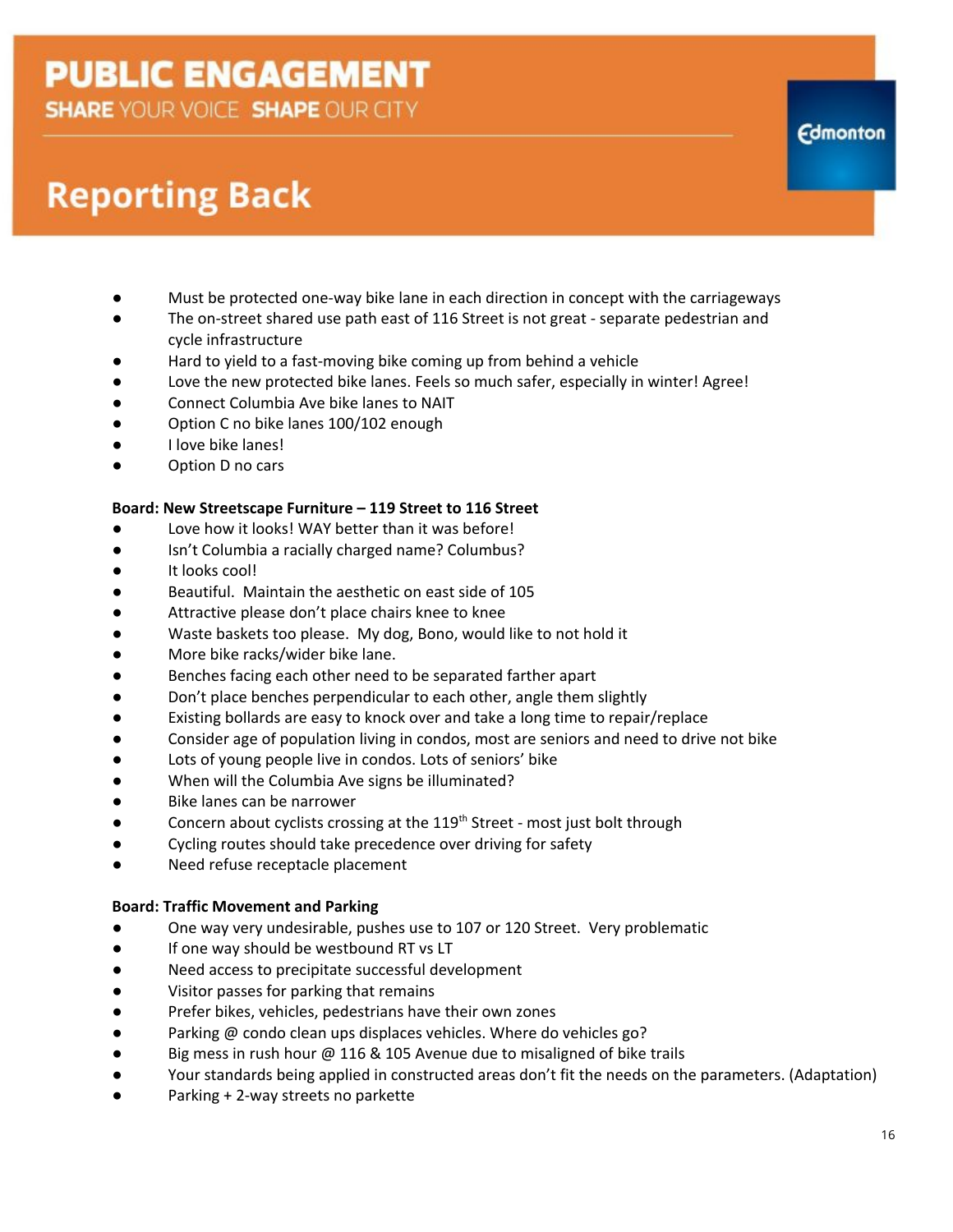**SHARE YOUR VOICE SHAPE OUR CITY** 

## **Reporting Back**

- West half worse but a parking strategy may work on east side. Cost of MacEwan too much
- Intermittent tree zones to allow parking
- Intersections with mismatched bike lanes = chaos
- Need parking in close proximity to the building
- Business delivery needs access from the Avenue
- I walk, bike, motorcycle & drive. Keep 2-way and I live on the route
- Definitely opposed to this, and I primarily cycle
- I don't like these ideas
- Concern that one way may increase speeds of vehicles

### **Board: Drainage and Utilities**

No comments

### **Board: Open Space (108 Street and 112 - 113 Street Parks)**

- Can open space assist with area drainage?
- More trees
- Keep open to bikes.
- You can park your bike ANYWHERE! I like.
- Ensure pavers enable cycle w/o issues for tires offset/angle, etc.
- Not opposed but not sure what purpose is . . . . Very paved space, yet difficult to move through, sad individual trees.
- Having people walking and biking the street increases business!
- Really like the traffic break from 112-113 St. Motorists can use 104 Ave. Leave 105 Avenue for the community.
- Removing parking hurts businesses and area amenities.
- Anything to encourage people over vehicles/parking gets my vote. Likewise.
- Native species for landscape planting!
- We need through streets. No break between 112 113 Streets.
- Like that this will calm vehicle traffic.
- Hope you like to share it with the drug users!
- Love this 108 Street park. Great for MacEwan! Students, staff will use it.
- Love this idea! Please make it happen.
- Agreed,but it will only look pretty when the whole project is complete.
- Through route for bike/ped should be clear, not just through plaza.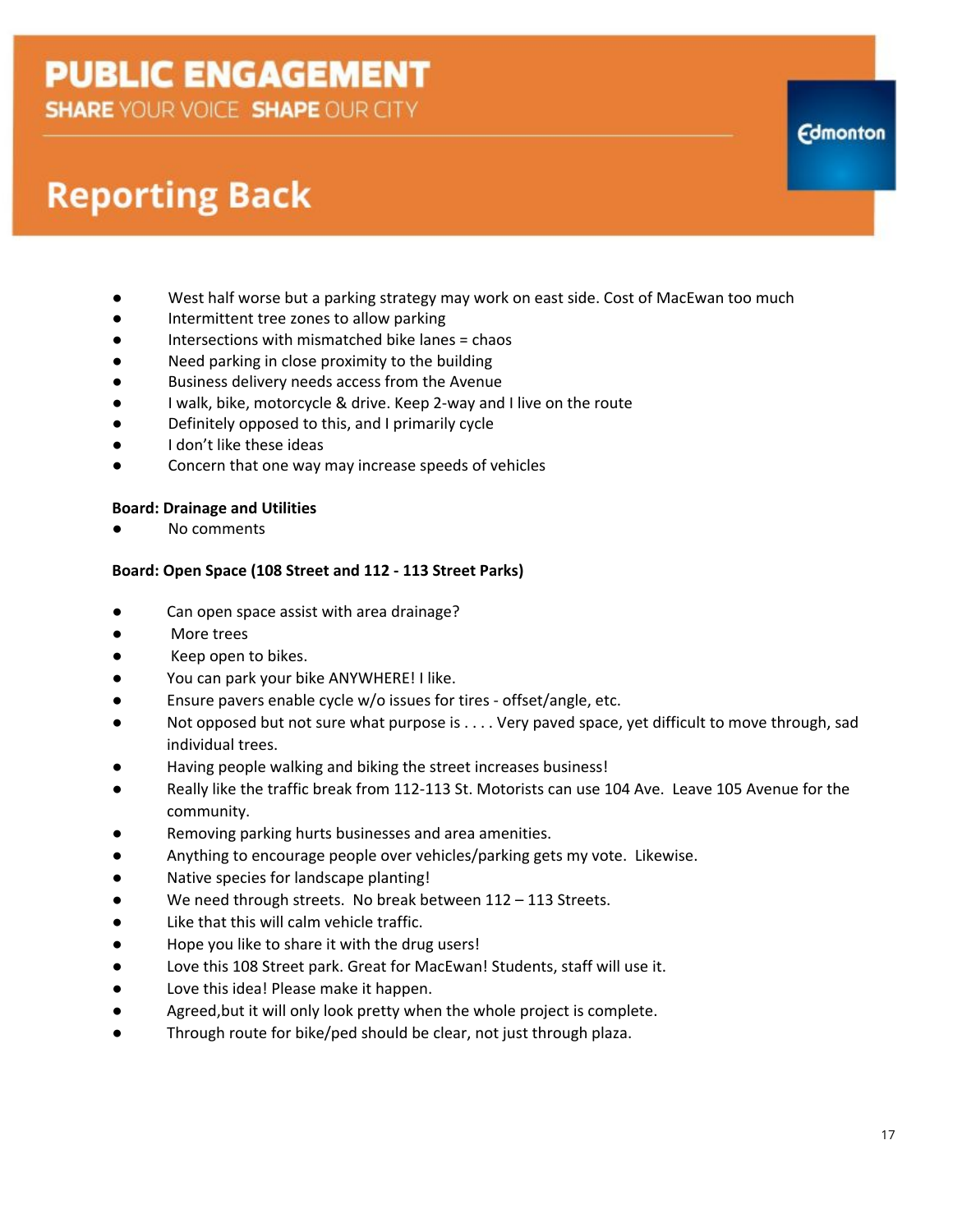**SHARE YOUR VOICE SHAPE OUR CITY** 

### **Reporting Back**

#### **Board: Queen Mary Park - 119 Street to 116 Street Options**

- Optimize location of signs i.e. no parking sign to cover hydrants
- Access to 117 Street condos becomes difficult with one-way traffic. Keep two-way traffic
- Use bike lanes off of 105 Ave as in video clip 2013 design plan
- Can bike lane move in north side walk to provide parking?
- Maintain two lanes, make bike/walking path the "protected bike lane", parking on both sides of street, think about the new condo on 117 Street
- Please add sidewalk to street
- I'm okay with one way bike paths
- Prefer 2-way traffic for businesses south of 105 Avenue
- "Absolutely" NO!!! to one-way on 105 between 116 Street to 119 Street
- Bike box for left hand turns
- No to one way west of 116 Street. Access to the area is already difficult
- Yes two-way bike lanes! Yes no on-street parking. Please add sidewalk. Multi-use path is no good
- No to one way traffic for vehicles
- Well-designed and connected bike lanes will be used
- Further bike lanes are not necessary. Traffic between 116 and 120 Street is not that heavy so 85% of bikes ride on road and not on bike lane
- Want two way traffic/what was built kept west of 116 Street
- Please use actual data and not anecdotes to determine bike lane usage
- Limited street parking is an issue for businesses and residential.
- Option C parking 2 sides west of 117 Street. Enlarged lane sidewalk 117 Street to 116 Street and tie in with bike path

#### **Board: Queen Mary Park - 116 Street to 109 Street Options**

- Large empty lot (old ATCO space). How will builders or residents access this? Will increase traffic!!
- Like this. Option A: what will bike signals be for left turns? Bike box?
- Prefer it all remain two way
- I like the sidewalks on both options!
- Bike lanes a pain
- Like separate north/south bike lanes
- I like keeping a lane for parking, even if it means turning the street to a one way. But no meters to park there

#### **Board: Central McDougall - 109 Street to 105 Street Options**

- Doesn't want street parking
- Prefers two way vehicle traffic
- Prefers two way bike lanes w/ no parking
- Vehicle gates okay when bikes together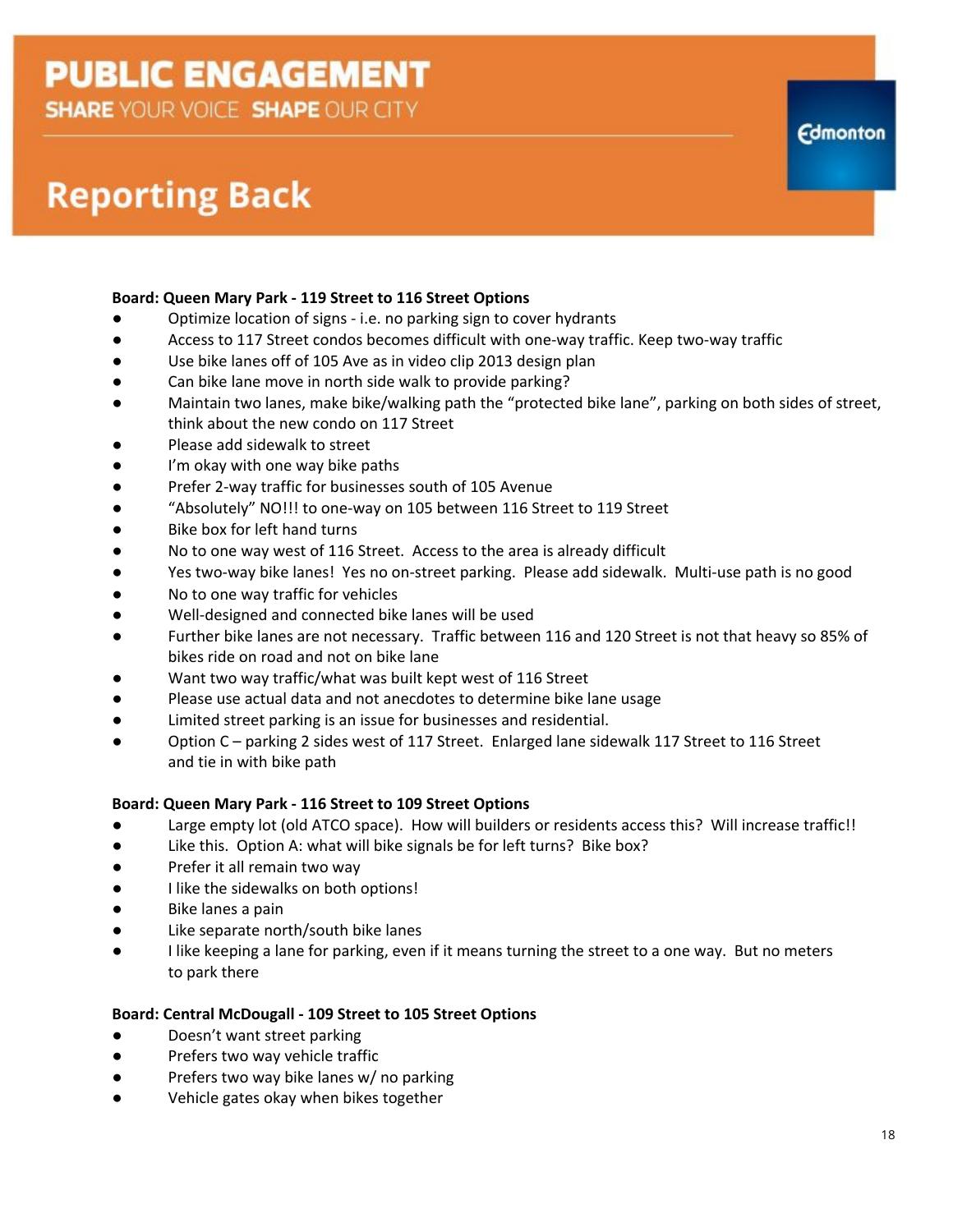**SHARE YOUR VOICE SHAPE OUR CITY** 

### **Reporting Back**

#### **Board: Central McDougall - 103 Street to 101 Street Options**

- Zone for BSCS?
- Prefers 2-way bike lanes

#### **Board: McCauley – 101 Street to 97 Street Options**

No comments

#### **Comments on Display Maps**

Comments are usually location specific and are not summarized.

#### **Option A** - 2 way traffic with 2 one way bike lanes

- 2-way bike lane. Fold down wide at ends of blocks in middle of bike lane to warn drivers
- Please (change route)
- Ideal east/west connection
- Please stop with the bi-directional cycle lanes they are terrible! a cyclist
- Loading zone for BSC5
- I don't think this split make sense. Fewer crossing is better
- Remove beg button @ 102 Street and 104 Avenue = scramble long term
- Native species for landscape planting!
- Back and forth not good
- Behind Rogers is no good. Keep cycle track separate from sidewalk very hard to use it!
- Fix grade separation for bikes here @ roundabout
- Access north of arena/plaza
- MacEwan LRT major problem for traffic & pedestrians
- Remove beg buttons @ 105 Street and 106 Avenue
- Seems 2-way auto traffic would be better for businesses on this route
- Need bike box/advance signal/green stripe through this intersection
- Have no parked cars along Columbia Avenue. Think 2 way will keep speeds down + be more accessible for all accessing area
- Think 2 way will keep speeds down  $+$  be more accessible for all accessing area
- Already seeing homeless camping out on bike lanes
- Vehicles flow avoid stop bars along 105 Avenue
- MacEwan access desired
- Bike lanes Not sure why needed. Only 6 months usage. Will the lanes be cleared of ice/snow?
- Advanced signals for bikes @ major intersections
- The community itself can't support business. You need some parking if it's going to be a destination
- Winter maintenance of bike lanes. Of unprotected bike lanes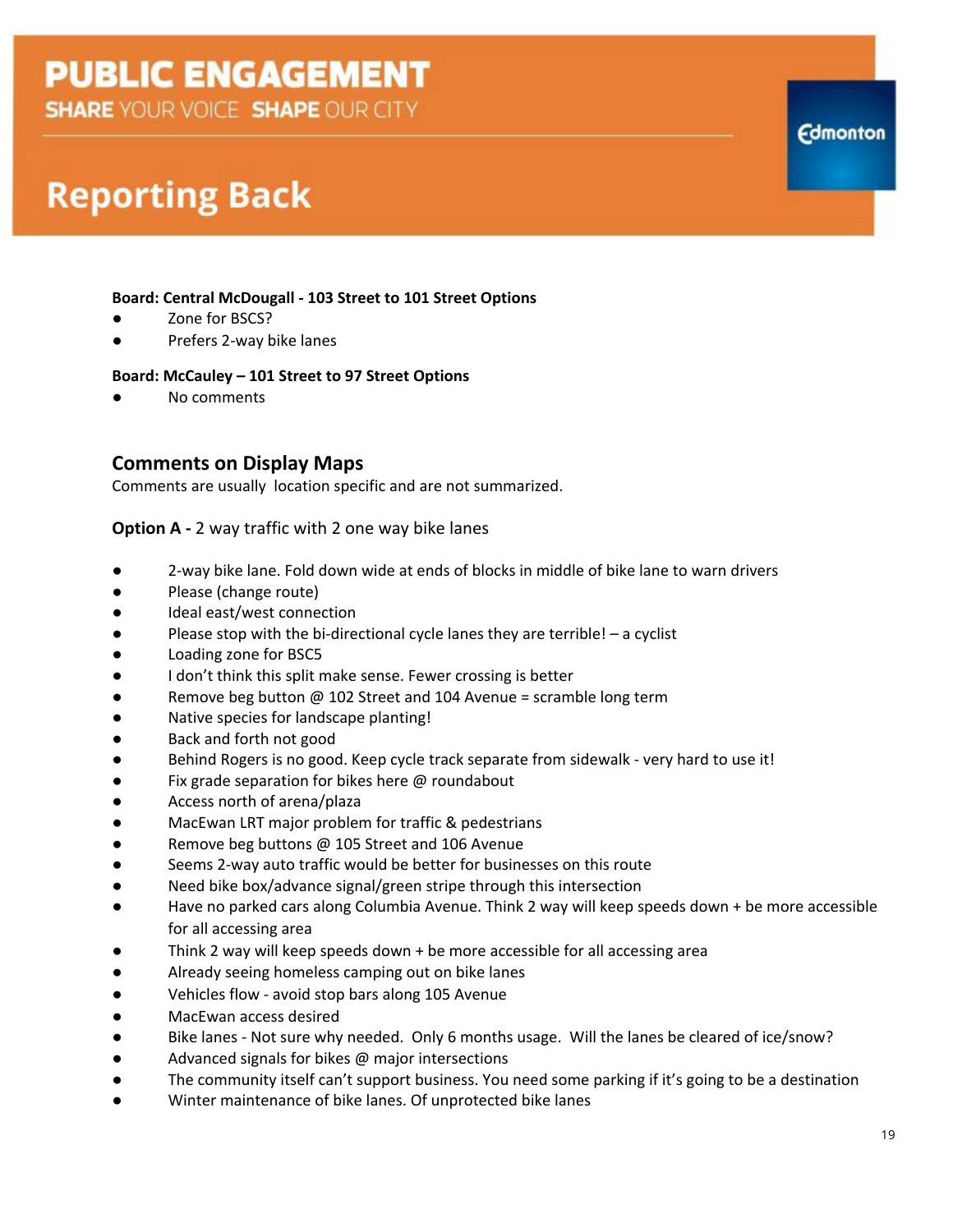**SHARE YOUR VOICE SHAPE OUR CITY** 

## **Reporting Back**

- Get Grant MacEwan to remove the fence so cyclists can connect from 105 to rail town S.O.P.
- Lots of questions about parking concern on 110 Street. 110 Street parking always full
- Maintain 2 way on 105 Avenue
- Cannot make it a one way roadway
- Two way bike lanes feel more natural
- As a cyclist, strongly prefer separate E/W lanes as shown here
- Concerns with pedestrian access/ parking in close proximity to businesses. LRT 104 affects south of 5<sup>th</sup> Avenue
- Concerned with the accessibility for people with mobility issues if there is no parking or reduced parking
- Sidewalk access north/south desired
- Keep through streets closed, i.e. 111 Street to south
- Put parking lots underground 110 Street to 113 Street
- Minimize approaches/crossings
- Where will the traffic move to with 112/113 park space?
- Flow of traffic Jasper Avenue & traffic flow issues overall. Arteries to downtown should remain open
- Crosswalks would be nice
- Consider raised intersections. Great idea!
- Where would traffic go once LRT on 104 Street and closure on 105 Avenue?
- Two way traffic needed for existing business deliveries. No to block @ 113 Street
- Turning car traffic should yield to through traffic
- Plaza @ 113 St + 105 Avenue No thru traffic. No parking
- Want speed bumps in interim before final construction
- Crosswalk or 3 way stop today  $113$  St + 105 Avenue
- Change zoning to higher building heights
- Right way with both side pedestrians + cyclists!
- Future development should allow for setback from sidewalk to allow for people space or potential outdoor café/food truck. Please! Please! Do not make 105 Ave. a one-way- it severely limits the efficient use of this area
- Needs a bike box for left turns. Benches facing and more benches
- Love bikes & bike lanes
- Same side separates
- Love bike
- Columbia Avenue not well known
- No lights on north side bike/sidewalk lane
- This option better transition to west of 116 for bikes
- Keep left turn on 105 Avenue & 116 Street. No left turn availability on 116 Street & 106 Avenue
- Seating lower activity 5
- More benches in front of Social Services
- Seating north of EPCOR tower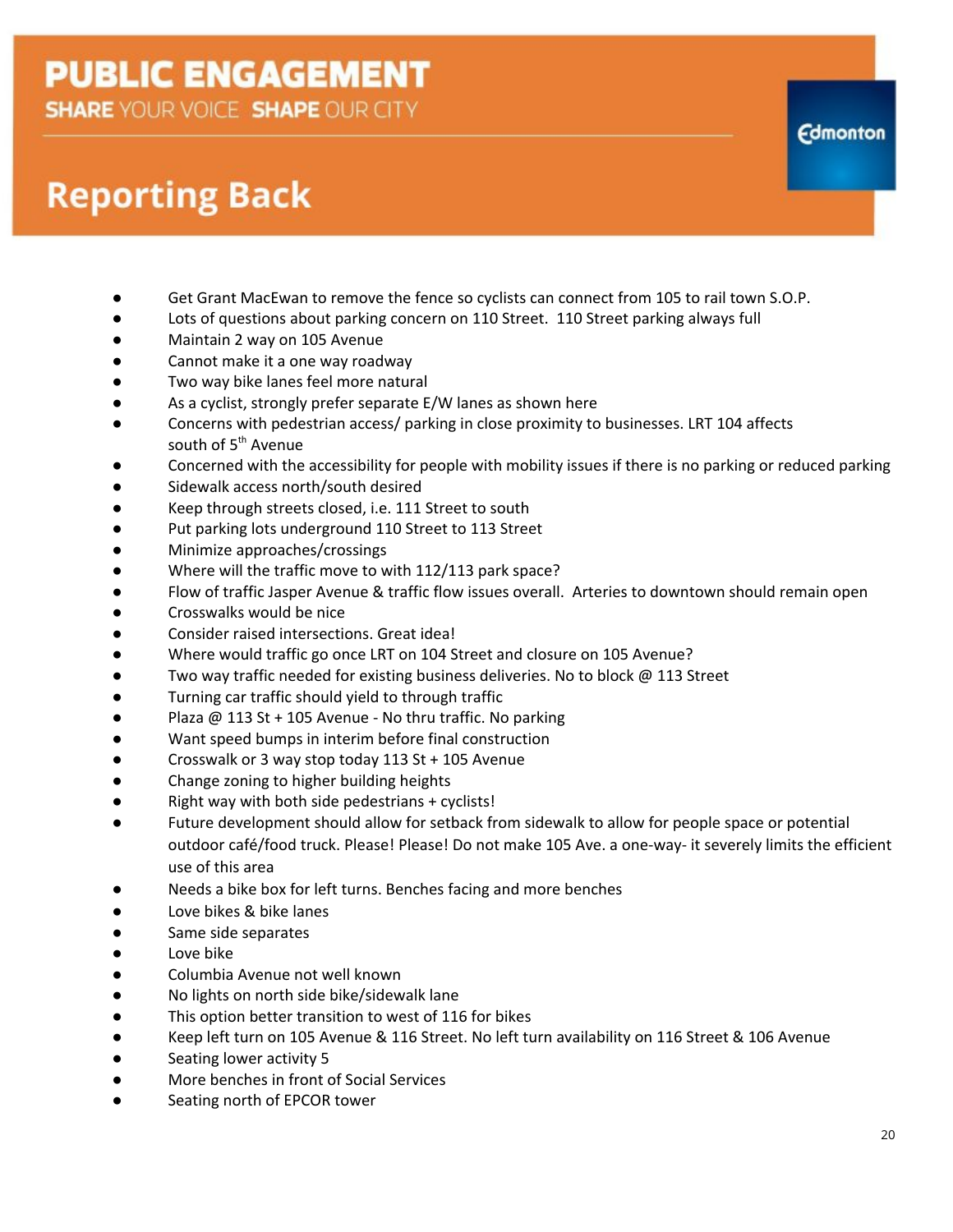**SHARE YOUR VOICE SHAPE OUR CITY** 

### **Reporting Back**

### **Option B** - 2 way bike lane, 1 way traffic, 1 lane parking<br>
• Raise up to avoid dip

- Raise up to avoid dip
- 103 Avenue McCauley Centre and access emergency
- Connect south to museum west side. This allows easy connection to Churchill Square
- Temporary connectivity thru Qualico to west side of museum
- Qualico raised bikeway through EPCOR
- Blind corner at building
- More benches please in front of Social Services
- Crowds gather here, more separation (Columbia Ave & 101 Street)
- Potential user conflict
- More signs for vehicles
- Native species for planting please
- Wrong bike on one side, fix it!
- Consider lane?
- "Absolutely no" to any one way concepts! It's already difficult to manage the downtown as it is!!!
- Please install this curb ramp as indicated
- Narrow crossing (x2)
- Only 1 lane needed
- Curb extensions to improve traffic flow & ped/cyclists @ intersections
- Connectivity through MacEwan for cyclists (x2)
- Three metres is bare minimum
- One-way would be disastrous for emergency vehicles
- Separate bike signals here
- Right turn sign @ 109
- One way traffic too much congestion!!
- Two-way traffic. No parking. But if one way traffic is decided, make traffic flow one-way westbound
- One-way is worse for business access; but if it must be one-way westbound would be less bad
- Maybe partial protected intersection
- Left turn signal @ northbound 109 Street/107 Avenue. Bus # 130 sits forever waiting to turn
- No one way, two way only
- Need a bike route through to railtown path
- South side bike route allows businesses to use sidewalk / landscaped area to better effect more pedestrians
- Switch bike path to south side. Minimizes conflict with streets and alleys. Currently, snow from alleys and streets is tracked across bike path
- Making 105 Avenue one-way east will be very inconvenient for traffic on 106 Avenue to get access to 116 Street south
- Definitely disagree w/ one-way car use. Either design, please keep two way bike lanes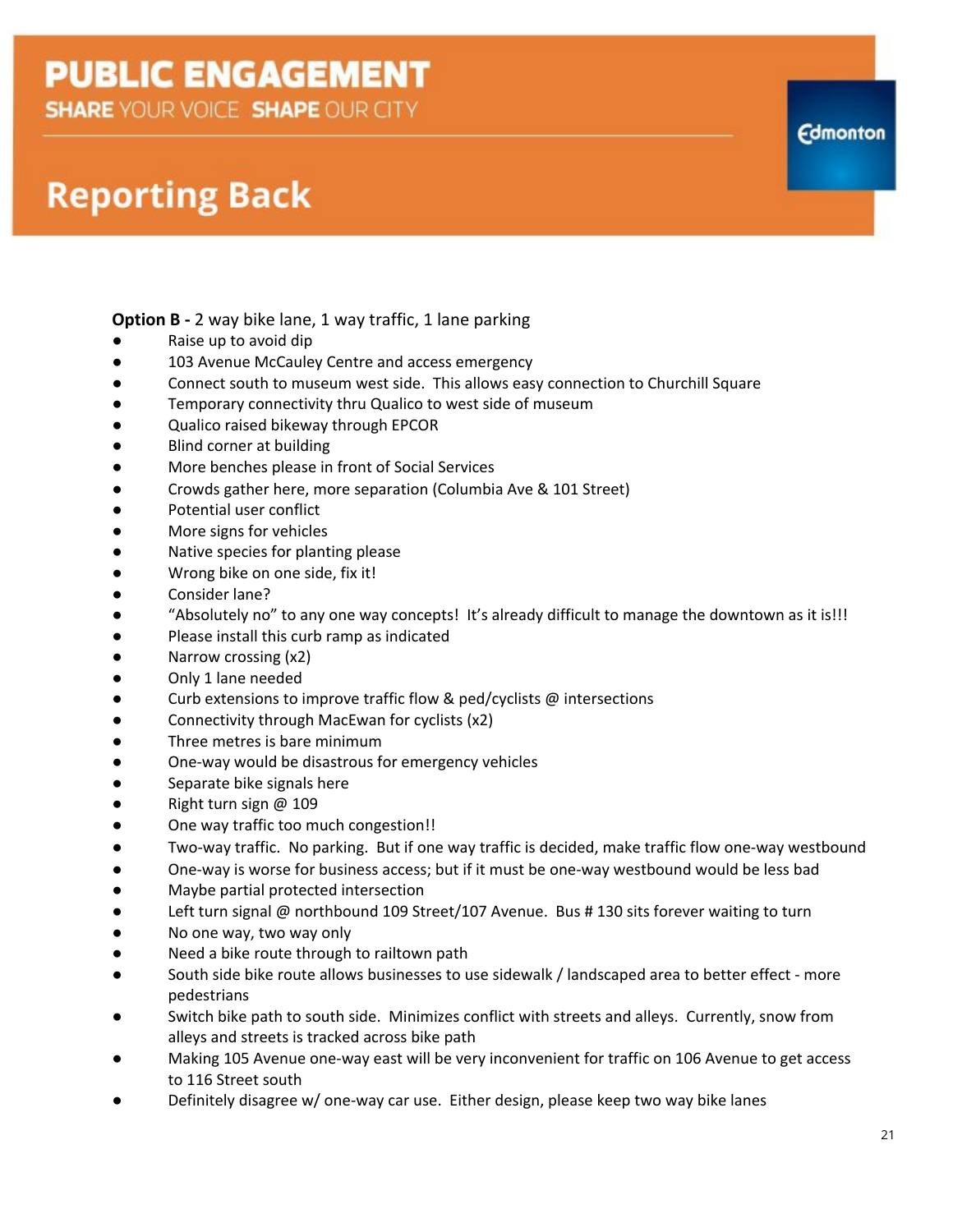**SHARE YOUR VOICE SHAPE OUR CITY** 

### **Reporting Back**

- 2 way vehicle traffic, 2 way bike traffic on south side of avenue
- Emergency vehicle access. Spectators
- No parking on 105 Avenue
- Talk to ATCO regarding purchase of  $\frac{1}{2}$  ha park space north side @ 113 Street
- Do not block 113 Street intersection with open space
- Create underground parking north of 105 Avenue under 110 113 Street
- Do it! We need community space
- Don't do it. We need access from both 116 & 109
- Bike route north needs to consider north/south routes
- Plaza @ 113 + 105 Avenue no thru traffic
- Did not receive postcard
- Move community space to 106 Avenue and 113 Street east lot
- One-way = real problem with traffic flow
- Bulb out?
- Parking. Many accidents 105 Avenue
- SUP not being used west of 117
- No access available from 106 for deliveries
- Move bike lane to south side of 105 Avenue. Less turns and auto traffic
- Not enough access for large delivery trucks from this side 106 (114/113)
- Promoting seasonal parking allowance so cars can be parked
- Bike lane should be on south side of 105 Avenue. So dangerous
- No parking on 105 Avenue
- Switch one-way to a westbound. Removes all left turn conflicts if people need to circle back
- Consider south side. . . fewer crossings
- Much prefer two-way bike lanes.
- Prefer bike lanes moved to south side to reduce cyclist-motorist conflict
- South side of street fewer crossings?
- Why is bike lane not on south side of 105 Avenue?
- When left turn two-way is removed all of residents and employees have no access south